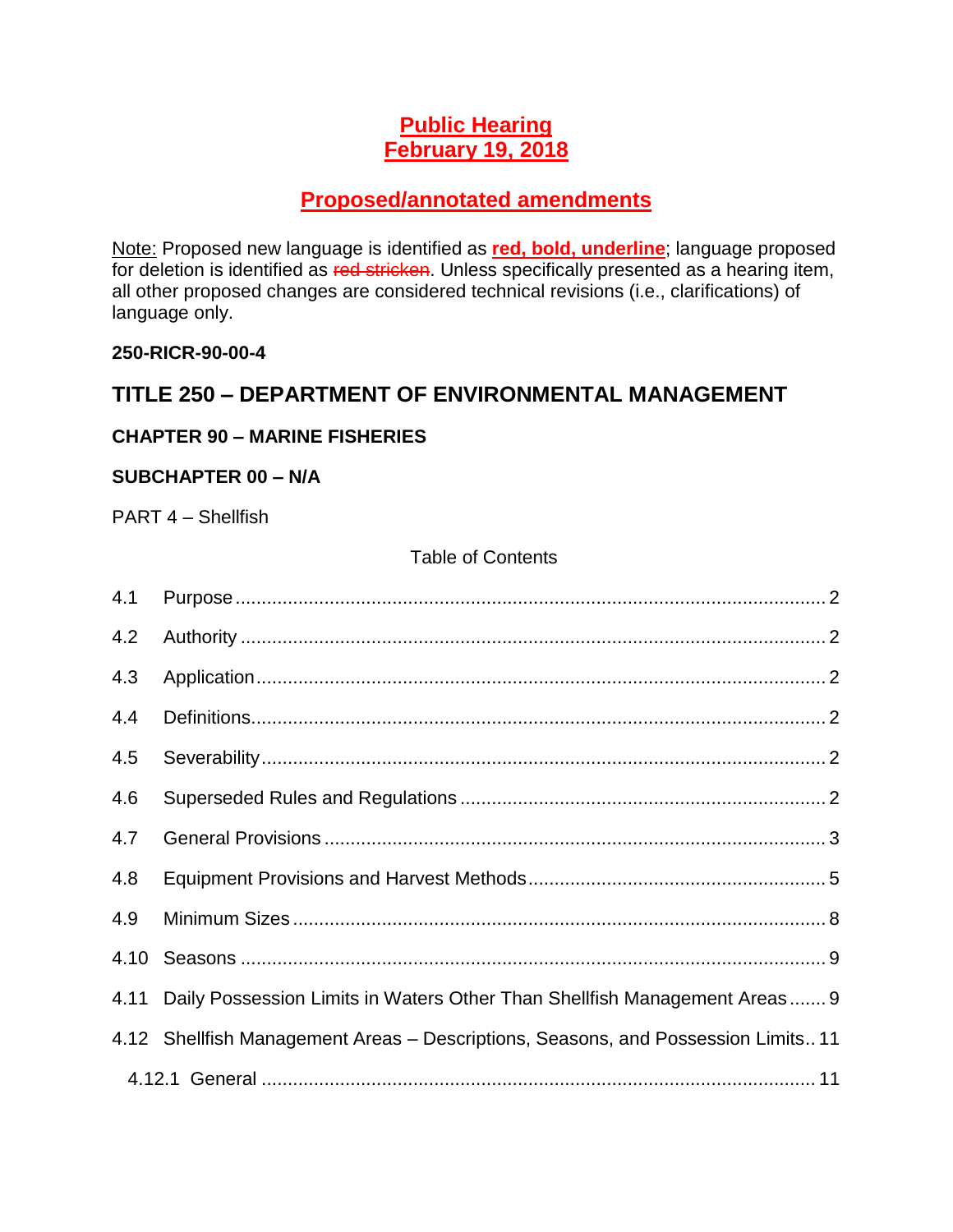### <span id="page-1-0"></span>**4.1 Purpose**

The purpose of these Rules and Regulations is to manage the marine resources of Rhode Island.

# <span id="page-1-1"></span>**4.2 Authority**

These Rules and Regulations are promulgated pursuant to R.I. Gen. Laws Title 20, R.I. Gen. Laws Chapters 42.17.1, 42-17.6, and 42-17.7, and in accordance with R.I. Gen. Laws Chapter 42-35, Administrative Procedures Act.

# <span id="page-1-2"></span>**4.3 Application**

The terms and provisions of these Rules and Regulations shall be liberally construed to permit the Department to effectuate the purposes of state law, goals, and policies.

### <span id="page-1-3"></span>**4.4 Definitions**

See Marine Fisheries Definitions, Part 1 of this Subchapter.

# <span id="page-1-4"></span>**4.5 Severability**

If any provision of these Rules and Regulations, or the application thereof to any person or circumstances, is held invalid by a court of competent jurisdiction, the validity of the remainder of the Rules and Regulations shall not be affected thereby.

# <span id="page-1-5"></span>**4.6 Superseded Rules and Regulations**

On the effective date of these Rules and Regulations, all previous Rules and Regulations, and any policies regarding the administration and enforcement of these regulations shall be superseded. However, any enforcement action taken by, or application submitted to, the Department prior to the effective date of these Rules and Regulations shall be governed by the Rules and Regulations in effect at the time the enforcement action was taken, or application filed.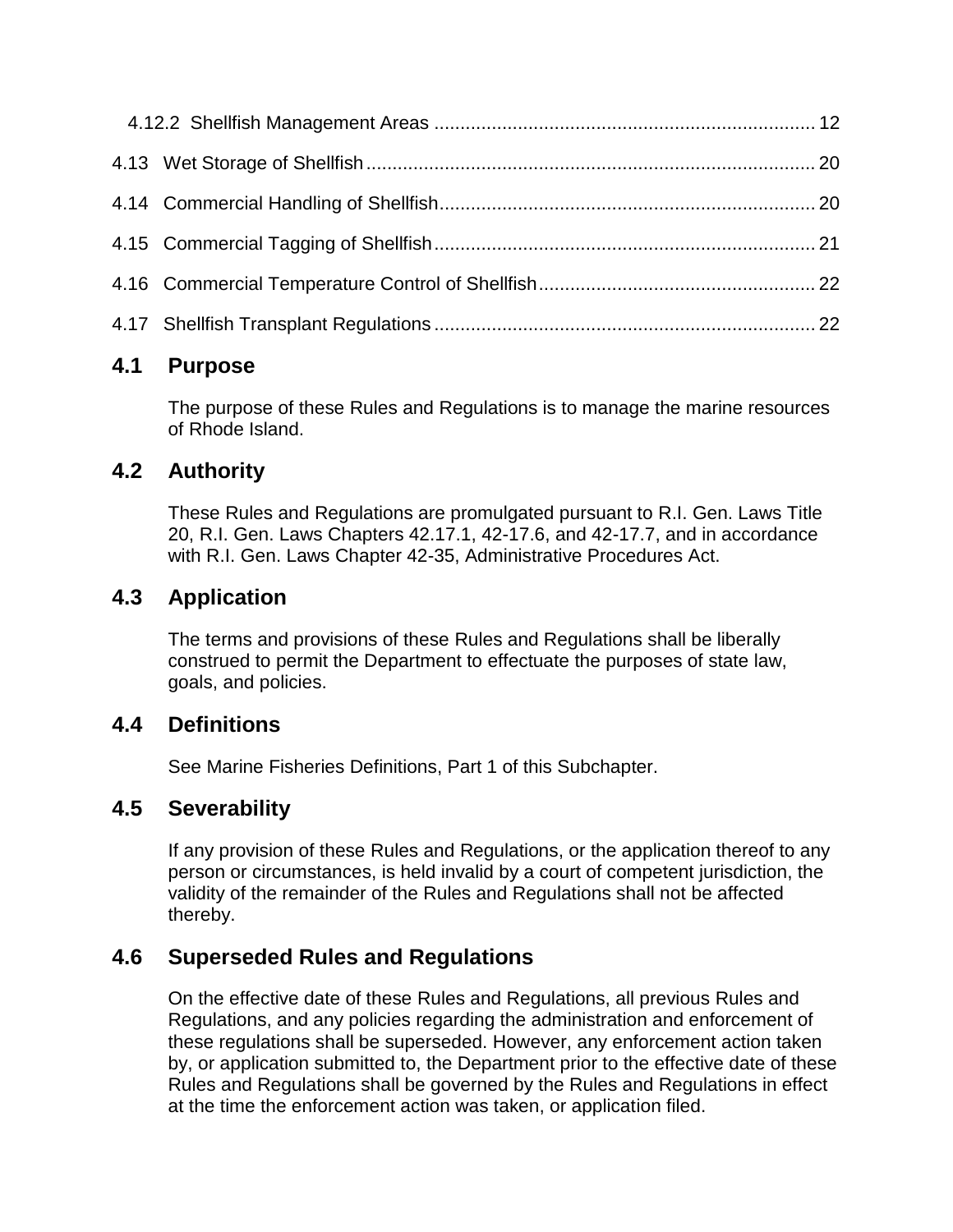### <span id="page-2-0"></span>**4.7 General Provisions**

- A. Recreational harvest: Shellfish harvested recreationally shall not be sold or offered for sale.
- B. Shellfish grounds polluted areas: Shellfish harvesting will be allowed in all waters except those declared by the Director to be polluted based upon water quality considerations pursuant to R.I. Gen. Laws Chapter 20-8.1. Information on the current status of waters subject to conditional closures or emergencies due to pollution is available by calling 401-222-2900.

- C. Taking or selling of shellfish from polluted areas: No person shall take shellfish from the waters of polluted areas, or knowingly sell shellfish taken from the waters of polluted areas **declared polluted by the Director pursuant to R.I. Gen. Laws § 20-8.1-3** except pursuant to a transplant program specifically **unless** authorized by and conducted under the direct supervision of the Director. In granting permission, the Director shall first obtain the written approval of the Director of the Department of Health as to the suitability and safety for the purposes intended. The possession by any person of shellfish while in a vessel upon the waters of polluted areas between the hours of two (2) hours after sunset and sunrise shall be prima facie evidence that those shellfish were taken by that person in violation of this section (**ref.** R.I. Gen. Laws § 20-8.1-5). Exclusion: This **sub-**section shall not apply to the harvest of Whelk or Bay scallop. **For the water quality status of shellfish grounds subject to conditional closures or emergencies call 401-222-2900. (R.I. Gen. Laws § 20-8.1)**
- D. Night shellfishing prohibited: The harvesting of shellfish is prohibited during the hours between sundown and sunrise (R.I. Gen. Laws § 20-6-23).
- E. Opening shellfish on water: No person shall possess the meats of six (6) or more shellfish while shellfishing on the waters of the State, or throw the shells of open bay scallops onto bay scallop beds (R.I. Gen. Laws § 20-6-21).
- F. Conch (whelk) general provisions:
	- 1. Mutilation and/or possession of conch meat; cooked or uncooked: Prior to landing of any conchs, no person shall mutilate any cooked or uncooked conch by breaking and removing the meat from the shell or have in his or her possession any part or parts of any uncooked conch so mutilated. In any and all prosecutions under this **sub-**section, the possession of any part or parts of any cooked or uncooked conch so mutilated shall be prima facie evidence sufficient to convict. All conchs are to be landed whole in the shell.

<sup>1.</sup> Exclusion: This section shall not apply to the harvest of Whelk or Bay scallop.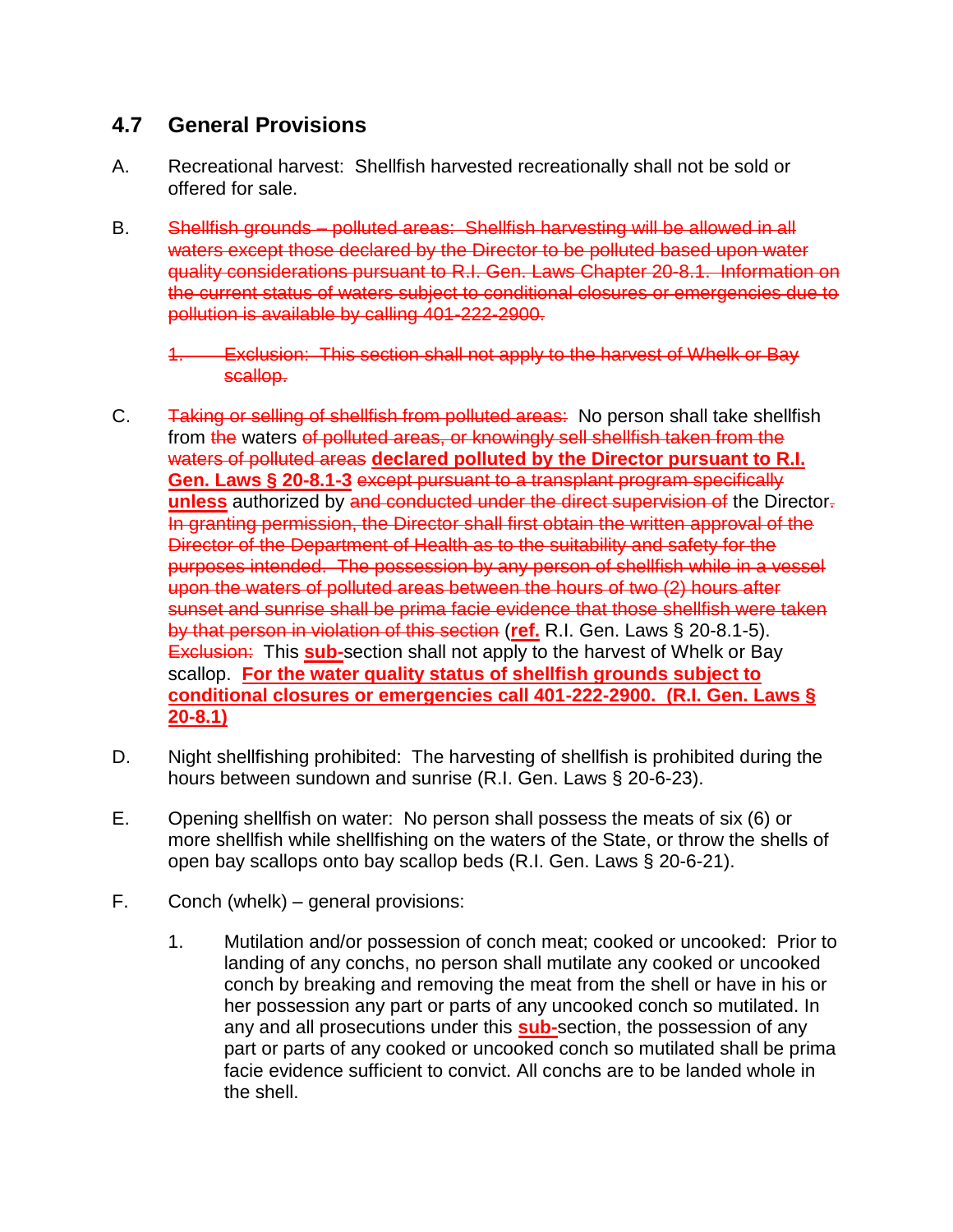- 2. Unauthorized hauling of conch pots: No person except the Director may haul, unduly disturb, or remove any animal from a conch pot of a person possessing a valid commercial fishing license to take conch, or from a person fishing recreationally for conch, without the written permission of that person.
- 3. Unauthorized possession and/or transfer of conch pots: No person except the Director may sell, transfer, or have in his or her possession or control any conch pot or associated line (warp) and/or buoy, without the written permission of the owner.
- 4. Hauling or setting conch pots at night: No person shall haul or unduly disturb any conch pot within the territorial waters of this state between the hours of one (1) hour after sundown and one (1) hour before sunrise.

#### G. **Transiting:**

- 1. During the closure of a Rhode Island state allocated fishery quota, a federally permitted vessel fishing in the Exclusive Economic Zone may traverse Rhode Island state waters for the purpose of landing that species in another state, provided the vessel is in compliance with their federal permit, and all gear capable of harvesting shellfish is stowed and not engaged in the act of taking or harvesting while transiting state waters.
- 2. A federally permitted vessel fishing in the Exclusive Economic Zone may traverse Rhode Island state waters for the purpose of landing a species in Rhode Island, provided that the species in possession do not have a state allocated quota that is currently closed, provided the vessel is in compliance with their federal permit, and provided that all gear capable of harvesting shellfish is stowed and not engaged in the act of taking or harvesting while transiting state waters, and provided that the owner or operator possesses a valid RI Landing License pursuant to DEM's Part 2 of this Subchapter, "Commercial and Recreational Saltwater Fishing Licensing Regulations".
- H. License Required:
	- 1. Recreational harvest R.I. resident: R.I. residents are not required to obtain a license for the recreational harvest of shellfish (R.I. Gen. Laws § 20-6-1).
	- 2. Recreational harvest non-resident: A non-resident over the age of twelve (12) years wishing to take or possess shellfish recreationally in Rhode Island waters must obtain shellfish license (R.I. Gen. Laws § 20-2- 22):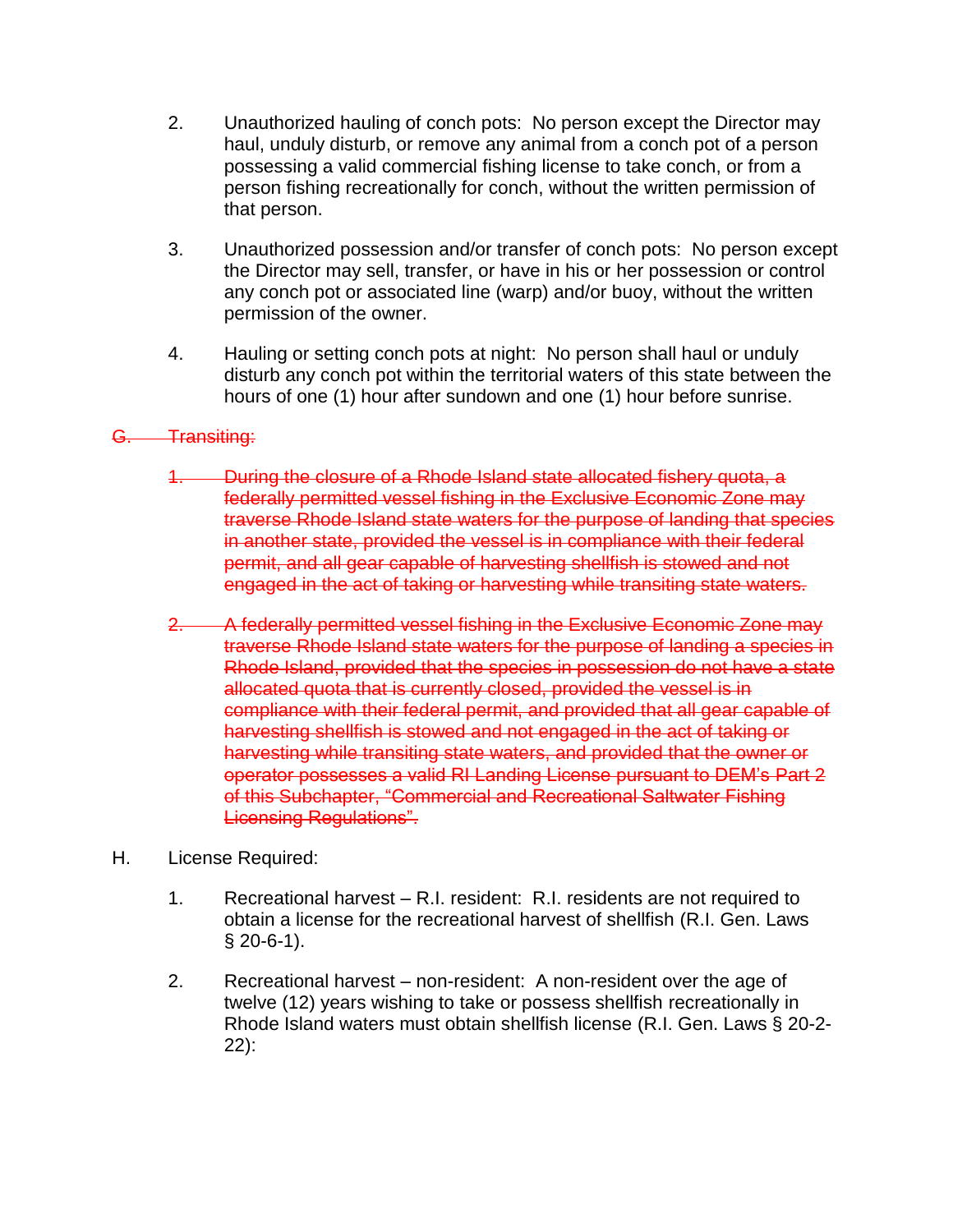- a. Annual: The fee for an annual shellfish license is two hundred dollars (\$200). This license will expire on the last day in February annually.
- b. 14-day: The fee for a fourteen (14) day tourist license is eleven dollars (\$11). This license is valid for fourteen (14) consecutive days only, including the date of issue, and is limited to one (1) license per person per calendar year.
- c. Non-resident landowner: A non-resident landowner may, with proof of residential property ownership in the form of a current tax bill from a town or city hall showing that the non-resident landowner is current in his or her property tax obligation, obtain an annual, noncommercial, non-resident shellfish license for a fee of twenty-five dollars (\$25) (R.I. Gen. Laws § 20-2-22(d)).
- 3. Commercial harvest: See specific requirements and conditions in DEM's Part 2 of this Subchapter, "Commercial and Recreational Saltwater Fishing Licensing Regulations".
	- a. A commercially licensed fisherman shall only sell, barter, or trade shellfish taken from Rhode Island waters to a licensed shellfish dealer or multipurpose dealer.
	- b. A commercially licensed fisherman shall not sell, deliver, or otherwise transfer shellfish taken from Rhode Island waters to a licensed shellfish or multipurpose dealer without first presenting said dealer, a valid shellfish license issued by the DEM.

### <span id="page-4-0"></span>**4.8 Equipment Provisions and Harvest Methods**

- A. SCUBA prohibition: The taking of shellfish by the use of a self-contained underwater breathing apparatus (SCUBA) from Green Hill Pond, Quonochontaug Pond, Ninigret Pond, and Potter Pond is prohibited (R.I. Gen. Laws § 20-6-30).
- B. The use of a diving apparatus is prohibited while recreational shoredigging.
- C. Use of devices capable of harvesting shellfish while in polluted areas: No person shall work, cast, haul, or have overboard a dredge, pair of tongs, rake or rakes, air-assisted equipment, water-assisted equipment, or any other implement capable of harvesting shellfish, except for the taking of conch in pots and the use of an implement commonly employed for the taking of bay scallops (within established bay scallop harvest seasons), in waters declared polluted by the Director (R.I. Gen. Laws § 20-8.1-6).
- D. Power hauling of tongs and bullrakes: Power hauling of tongs and bullrakes for any purpose other than the removal and retrieval of bullrakes and tongs from the benthic sediments is prohibited.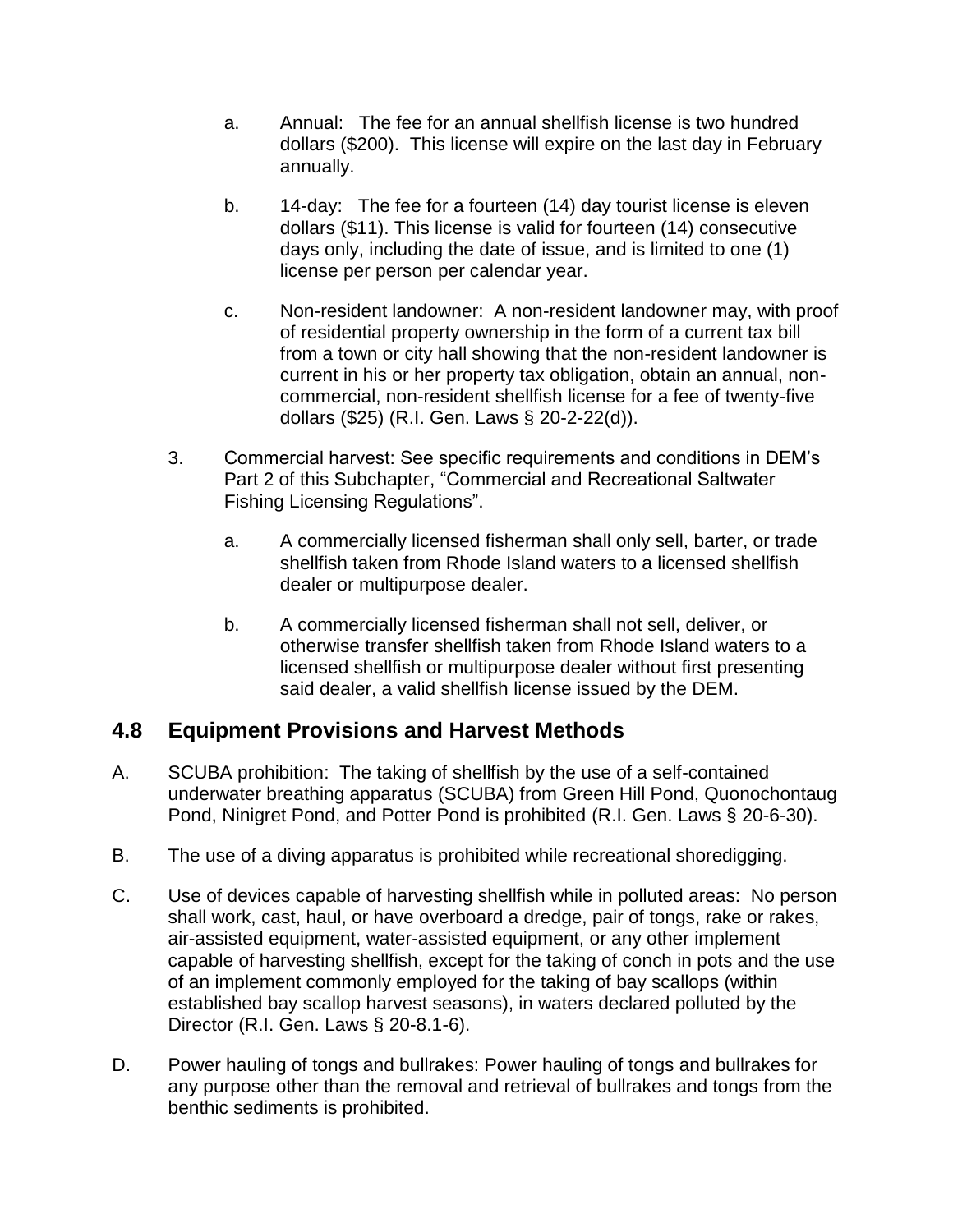- E. Method of harvest of oysters, bay quahaugs, soft-shell clams: No person shall dig and/or take any oysters, bay quahaugs, soft-shell clams from the waters of this State by dredge(s), rakes, or other apparatus operated by mechanical power or hauled by power boats, unless as provided for in these regulations.
- F. Dimensions for bullrakes and tongs when using power hauling equipment: No person shall use any power hauling equipment in the operation of bullrakes and tongs with dimensions exceeding the following:
	- 1. Maximum width measured along a line parallel to the tooth bar: Thirty-one and one-half (31½) inches;
	- 2. Maximum tooth length: Four and one-half (4½) inches;
	- 3. Maximum basket depth: Twelve (12) inches, measured along a line perpendicular to the tooth bar and extending from the tooth bar to any point on the basket.
	- 4. Possession of bullrakes and tongs in excess of these size restrictions shall be prohibited aboard vessels equipped with any power hauling equipment.
	- 5. Except as required for safety or to avoid property loss, no vessel involved in the harvest of bay quahaugs or oysters by use of bullrakes or tongs may be moved or propelled by any source of mechanical power at any time when any bullrakes or tongs operated from such vessel are submerged in the waters of the state.
- G. Tong construction: No person shall take shellfish, or attempt to take shellfish, or have in his possession while on the waters of this State, with tongs not meeting the following dimensions:
	- 1. Minimum tooth gap: Not less than one (1) inch apart.
	- 2. Heads: Heads on the bar or heads constructed with wires, rods, crossbars, or reinforcement that will form a rectangle shall not be less than one (1) inch by two and one half (2½) inches.
	- 3. A tolerance of one sixteenth (1/16) of an inch is allowed.
- H. Bullrake construction: No person shall take shellfish, or attempt to take shellfish, or have in his possession while on the waters of this State, with a bullrake not meeting the following dimensions:
	- 1. Minimum tooth or tine gap: Not less than one (1) inch apart.
	- 2. Crossbars or reinforcement that will form a rectangle shall not be less than one (1) inch by two and one half (2½) inches.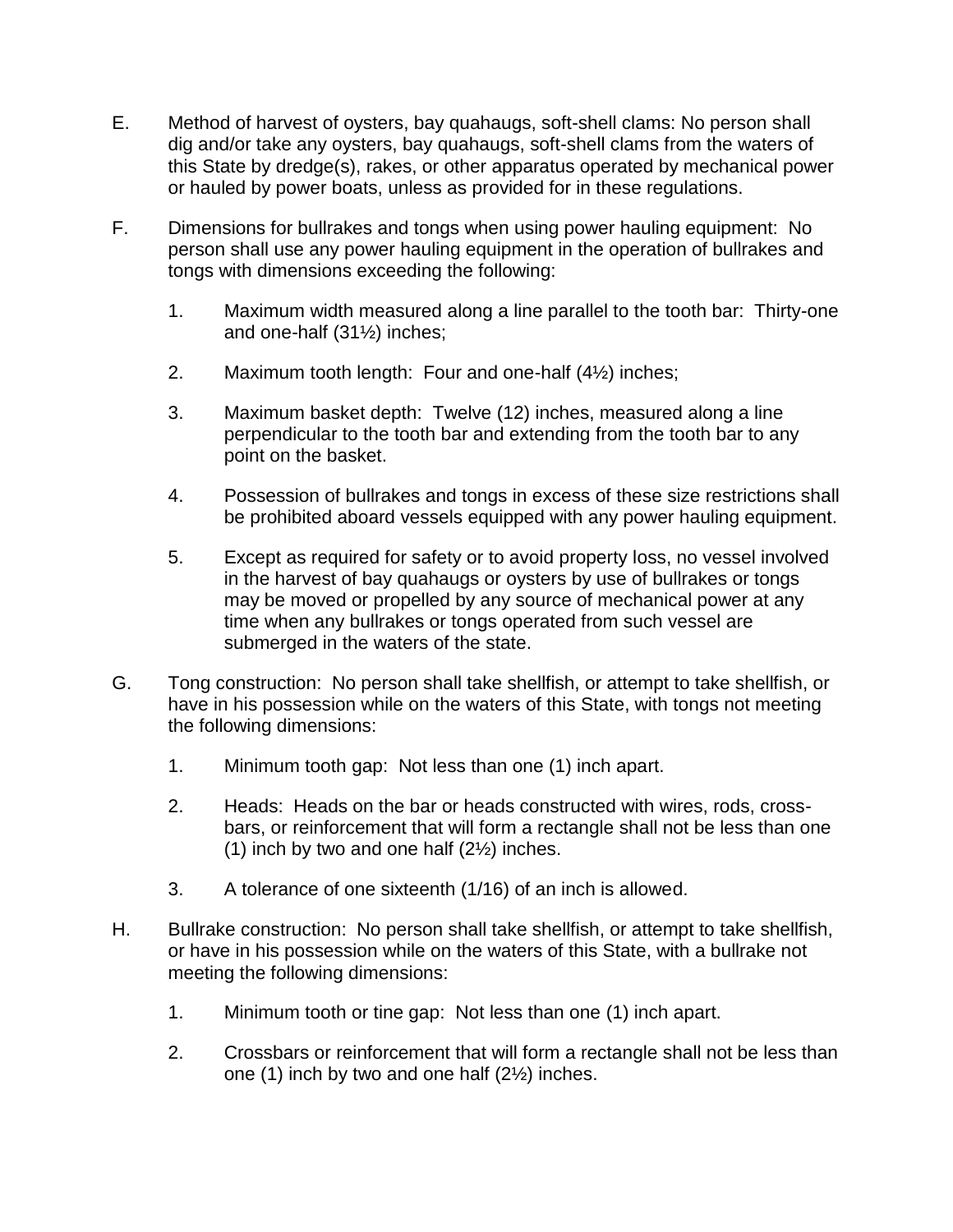- 3. A tolerance of one sixteenth (1/16) of an inch is allowed.
- I. Quahaug diving basket construction: No commercially licensed diver shall take or attempt to take quahaugs from the waters of the State of Rhode Island with a diver's quahaug harvesting basket, bag, or combination of basket and bag, or similar device not meeting the following dimensions:
	- 1. Bar spacing: Not less than one (1) inch by two and one half (2½) inches. A tolerance of one sixteenth (1/16) inch is allowed.
	- 2. Bag mesh on the quahaug harvesting basket: Not less than two (2) inches when measured on the stretch (from inside of knot to inside of the knot). A tolerance of one eighth (1/8) inch for variance in the twine is allowed. The bag shall be hung on the square so that when held by the mouth, the twine forms fully opened squares.
- J. Dredging of bay scallops:
	- 1. Maximum number of single dredges used: Six (6) single dredges.
	- 2. Maximum width of dredge blades: Twenty eight (28) inches.
	- 3. Maximum length of bag: Thirty-six (36) inches.
	- 4. Each single dredge shall be towed and hauled aboard the registered vessel individually. All oysters, soft-shell clams, or bay quahaugs shall be immediately returned to the waters from which they were taken (R.I. Gen. Laws §§ 20-6-7 and 20-6-19).
	- 5. Areas where bay scallop dredging is prohibited: The use of bay scallop dredges is prohibited in closed areas of Shellfish Management Areas, as identified in these regulations.
- K. Dredging of blue mussels:
	- 1. When dredging for blue mussels, all bay scallops, oysters, or bay quahaugs shall be immediately returned to the waters from which they were taken (R.I. Gen. Laws § 20-6-7).
	- 2. Blue Mussel Dredging Permit: A permit issued from the Director is required for the commercial dredging for blue mussels. Applications shall be made annually on forms prescribed by the Director, and may be obtained by contacting the DEM Marine Fisheries, 3 Fort Wetherill Road, Jamestown, RI 02835 (423-1923) (R.I. Gen. Laws § 20-6-7).
- L. Dredging of surf clams and ocean quahaugs:
	- 1. Surf clam gear restrictions: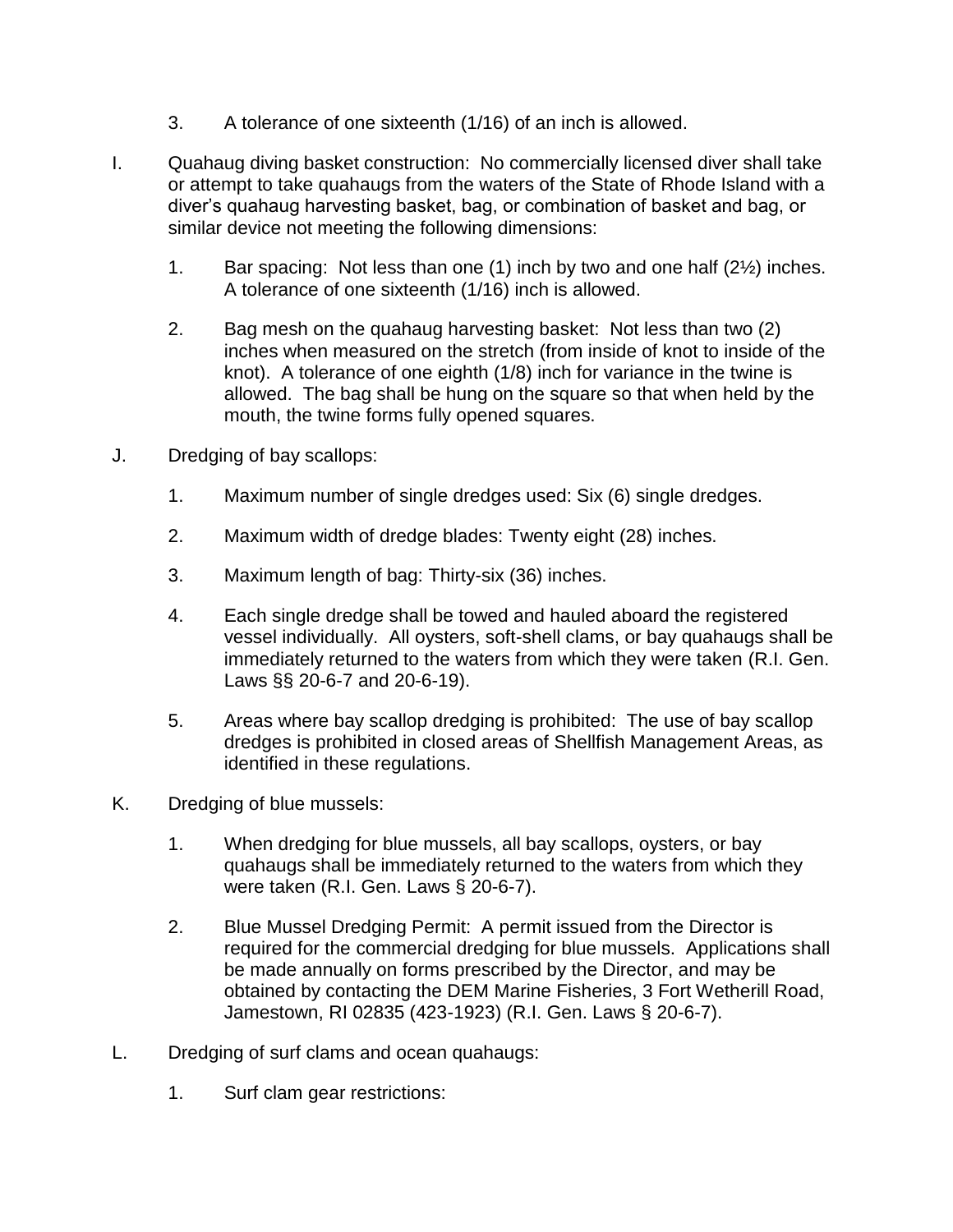- a. Hydraulic dredging: The maximum width of a dredge blade, knife or manifold is forty-eight (48) inches.
- b. Multiple dredge restriction: It is unlawful for any vessel to operate more than one dredge while harvesting for surf clams.
- 2. Areas allowed **prohibited for the dredging of surf clams or ocean quahaugs**: Except as hereinafter provided and unless otherwise specified by DEM regulation, dredging for surf clams by R.I. residents is allowed only in waters **All waters** southerly **north** of a line extending from Church Point in the town of Little Compton, to Flint Point on Aquidneck Island, southerly of the coastline of Aquidneck Island **in the town of Middletown**; southerly and north of a line extending from Castle Hill Point on Aquidneck Island in the city of Newport, to Southwest Point of Conanicut Island **in the town of Jamestown and** to Bonnet Point **in the town of** Narragansett, easterly of the coastline of the town of Narragansett, southerly of the coastline of the towns of Narragansett, South Kingstown, and Charlestown, and westerly to the Connecticut line. For the purpose of this section, "coastline" refers to the land facing the open sea.
- 3. Tagging of cages: Shellfish cages must be tagged in accordance with the United States Food and Drug Administration/RIDOH regulations before being off-loaded in Rhode Island.
- M. Dredging for sea scallops:
	- 1. Maximum dredge size for a vessel in possession of sea scallops: Ten and one-half (10½) feet.
	- 2. Minimum dredge ring size: Four (4) inches.
	- 3. The minimum mesh size of a net, net material or any other material on the top of a sea scallop dredge (twine top) possessed or used by vessels fishing with sea scallop dredge gear/net size of twine top is ten (10) inch square or diamond mesh.

### <span id="page-7-0"></span>**4.9 Minimum Sizes**

- A. Bay quahaug: One inch (1") shell thickness (hinge width) (R.I. Gen. Laws § 20- 6-11).
- B. Soft-shell clam: Two inches (2") taking **measured as** the maximum shell diameter or measured parallel to the long axis of the clam (R.I. Gen. Laws § 20-6-11).
- C. Oyster: Three inches (3") measured parallel to the long axis of the oyster (R.I. Gen. Laws § 20-6-11).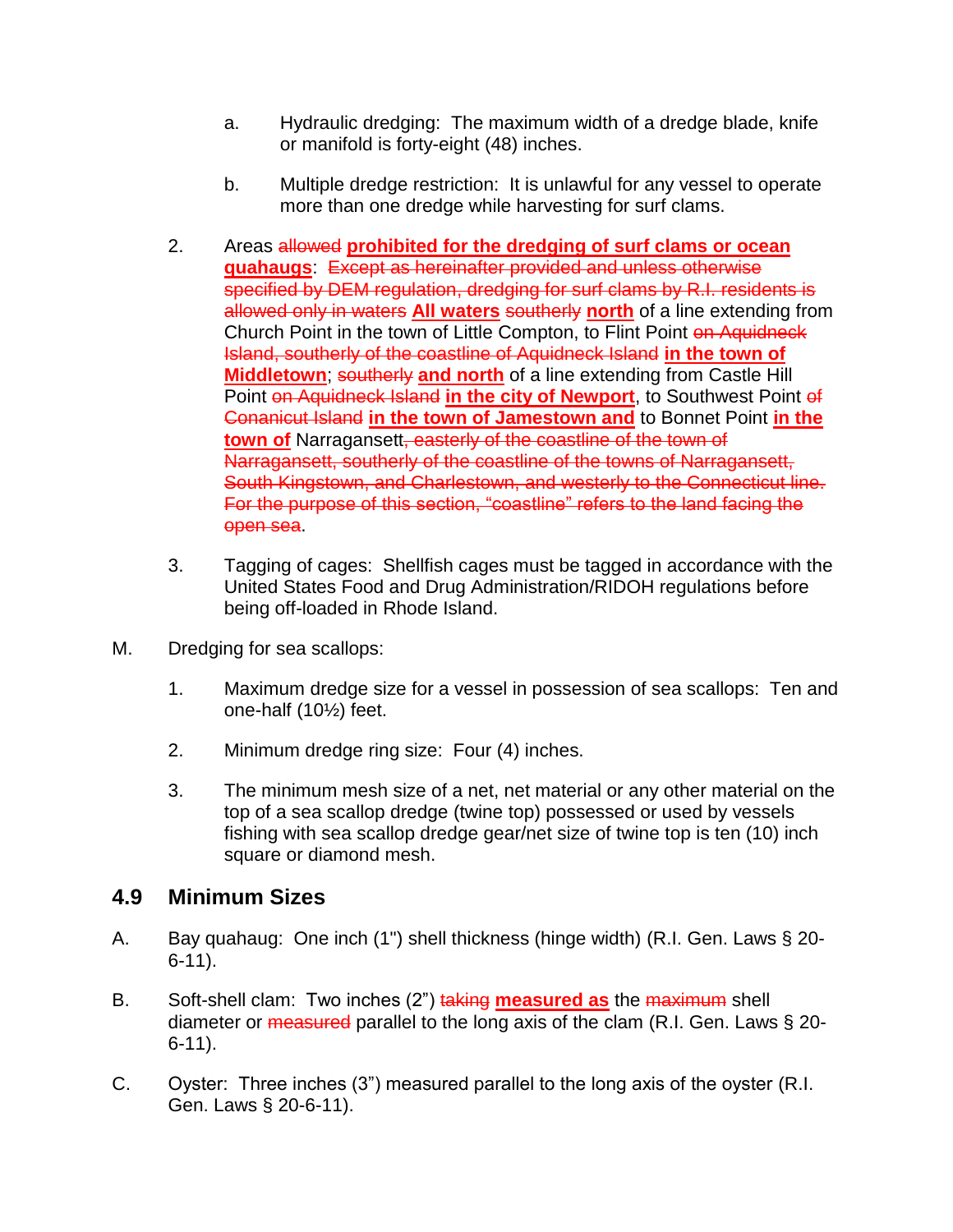- D. Bay scallop: The taking or possession of a seed Bay scallop is prohibited. Seed bay scallops shall be immediately returned to their natural beds in the water from which taken (R.I. Gen. Laws § 20-6-17).
- E. Surf clam: Five inches (5") measured parallel to the long axis of the clam.
- F. Sea scallop: Three and one-half inches (3½"), measuring in a straight line from the hinge to the part of the shell furthest from the hinge, whether caught within the jurisdiction of this State or otherwise.
- G. Conch: Three inches (3")(76.2mm) shell width or five and three eighths inches (5 3/8")(136.5 mm) shell length.

#### <span id="page-8-0"></span>**4.10 Seasons**

- A. Bay quahaug, soft-shell clam, blue mussel, sea scallop, conch, surf clam, and ocean quahaug: 1. Open daily in waters other than Shellfish Management Areas, unless otherwise closed due to pollution or other management purposes.
- B. Oyster: September 15 through May 15 annually.
- C. Bay scallop:
	- 1. Dip-netting from a boat: Open only from the first Saturday in November through December 31 annually.
	- 2. Dredging: Open only from December 1 through December 31 annually.

### <span id="page-8-1"></span>**4.11 Daily Possession Limits in Waters Other Than Shellfish Management Areas**

- A. Recreational R.I. resident:
	- 1. Bay quahaug, soft-shell clam, surf clam, blue mussel, and oyster: One half (½) bushel per person per day (R.I. Gen. Laws § 20-6-1).
	- 2. Bay scallop: One bushel per person per day (R.I. Gen. Laws § 20-6-1).
	- 3. Conch: One half  $(\frac{1}{2})$  bushel per resident per day; and maximum of one bushel per vessel per day.
		- a. Conch pot limit: **Maximum of** five conch pots in the water at any one time.
	- 4. Sea scallop: Forty (40) pounds shucked; or five bushels of in-shell scallops per vessel per day.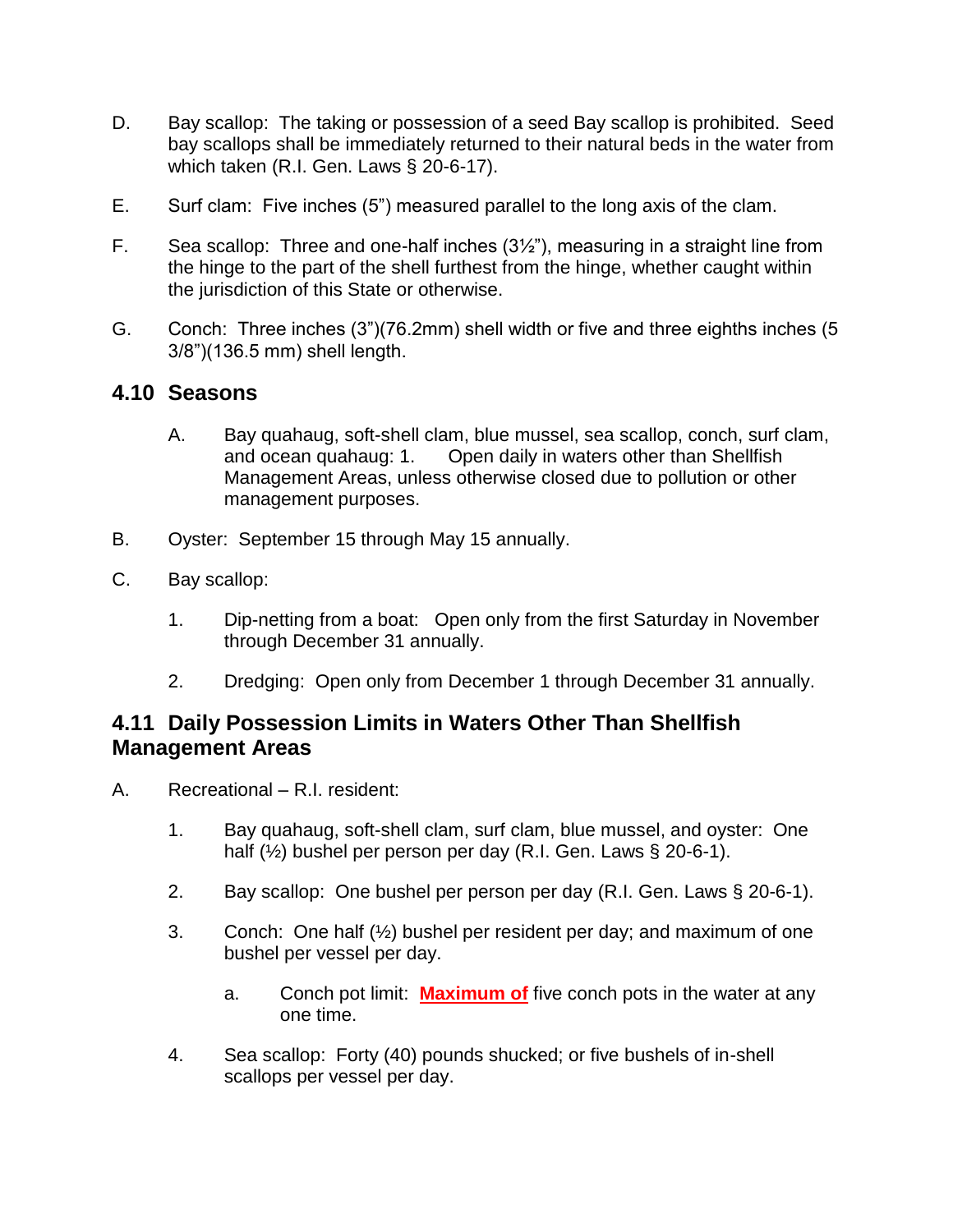- B. Recreational Licensed non-resident:
	- 1. Bay quahaug, soft-shell clam, surf clam, blue mussel, and oyster: One peck per person per day (R.I. Gen. Laws § 20-6-10).
	- 2. Bay scallop: The harvest or possession of Bay scallops by non-residents is prohibited.
- C. Conch: The harvest or possession of conchs by non-residents is prohibited.
- D. Sea scallop: Forty (40) pounds shucked; or five (5) bushels of in-shell scallops per vessel per day.
- E. Commercial:
	- 1. Bay quahaug:
		- a. Multi-purpose (MPURP) and Principal Effort License (PEL) holders: Twelve (12) bushels per person per day (R.I. Gen. Laws § 20-6-10).
		- b. Commercial Fishing License (CFL), Student shellfish license, and Over-65 shellfish license holders: Three (3) bushels per person per day (R.I. Gen. Laws § 20-2.1-5).
	- 2. Soft-shell clam: Twelve (12) bushels per person per day (R.I. Gen. Laws § 20-6-10).
	- 3. Oyster: Three (3) bushels per person per day (R.I. Gen. Laws § 20-6-10).
	- 4. Bay scallop: Three (3) bushels per person per day; and maximum of three (3) bushels per vessel per day (R.I. Gen. Laws § 20-6-16).
	- 5. Surf clam: Two hundred (200) bushels per person per day.
	- 6. Ocean quahaug: Twenty six (26) cages or eight hundred thirty two (832) bushels per person per day.
	- 7. Sea scallops: For non-federally permitted vessels, four hundred (400) pounds of shucked; or fifty (50) bushels of in-shell scallops per vessel per day.
	- 8. Conch: Thirty five (35) bushels per vessel per day.
		- a. Commercial conch pot limit: Maximum of three hundred (300) conch pots per licensee in the water at any one time.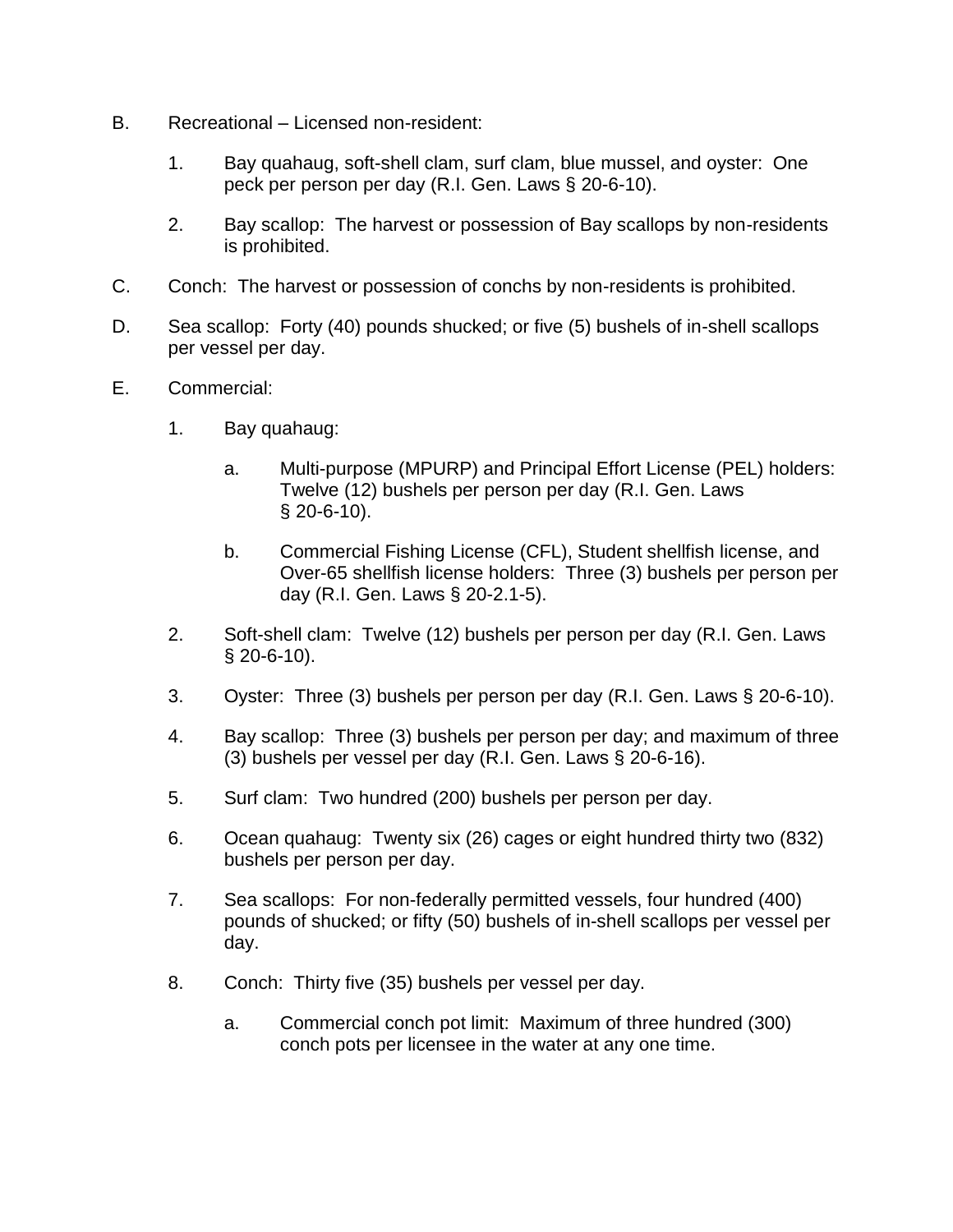### <span id="page-10-0"></span>**4.12 Shellfish Management Areas – Descriptions, Seasons, and Possession Limits**

#### <span id="page-10-1"></span>**4.12.1 General**

- A. Conimicut Point, Potowomut, High Banks, Bissel Cove/Fox Island, Mill Gut, Bristol Harbor, Kickemuit River, Jenny's Creek, Sakonnet River, Pt. Judith Pond, Potter Pond, Ninigret (Charlestown) Pond, Quonochontaug Pond, Winnapaug Pond, Green Hill Pond, Narrow River, Little Narragansett Bay/Pawcatuck River, Providence/Seekonk Rivers, Warren River, and Town Pond are declared Shellfish Management Areas pursuant to R.I. Gen. Laws § 20-3-4.
- B. Shellfish Management Areas may have additional regulations specific to the Management Area. Refer to each Management Area listed below.
	- 1. In Shellfish Management Areas, shoredigging is open daily at reduced Shellfish Management Areas possession limits, unless closed due to pollution or other management purposes.
	- 2. Commercial boat harvest schedule in Shellfish Management Areas: Recommendation for a change to the default schedules specified herein shall be submitted to the Director at least sixty (60) days prior to the first proposed opening date.
	- 3. Greenwich Bay Area's 1 & 2:
		- a. The schedule for the month of December may include up to 48 hours of permitted shellfishing, spread over any number of days during the month, excluding December 25.
		- b. If weather or water quality conditions during the month of December prevent opening on two or more scheduled days, the DEM may modify the December schedule to allow for additional hours or days of permitted shellfishing.
- C. Daily possession limits:
	- 1. Recreational R.I. resident:
		- a. Bay quahaug, soft-shell clam, surf clam, blue mussel, and oyster: One peck per person per day.
		- b. Bay scallop: One bushel per person per day.
		- c. Conch: One half  $(\frac{1}{2})$  bushel per resident per day; or if a vessel with more than one (1) resident onboard is used, a maximum of one (1) bushel per vessel per day.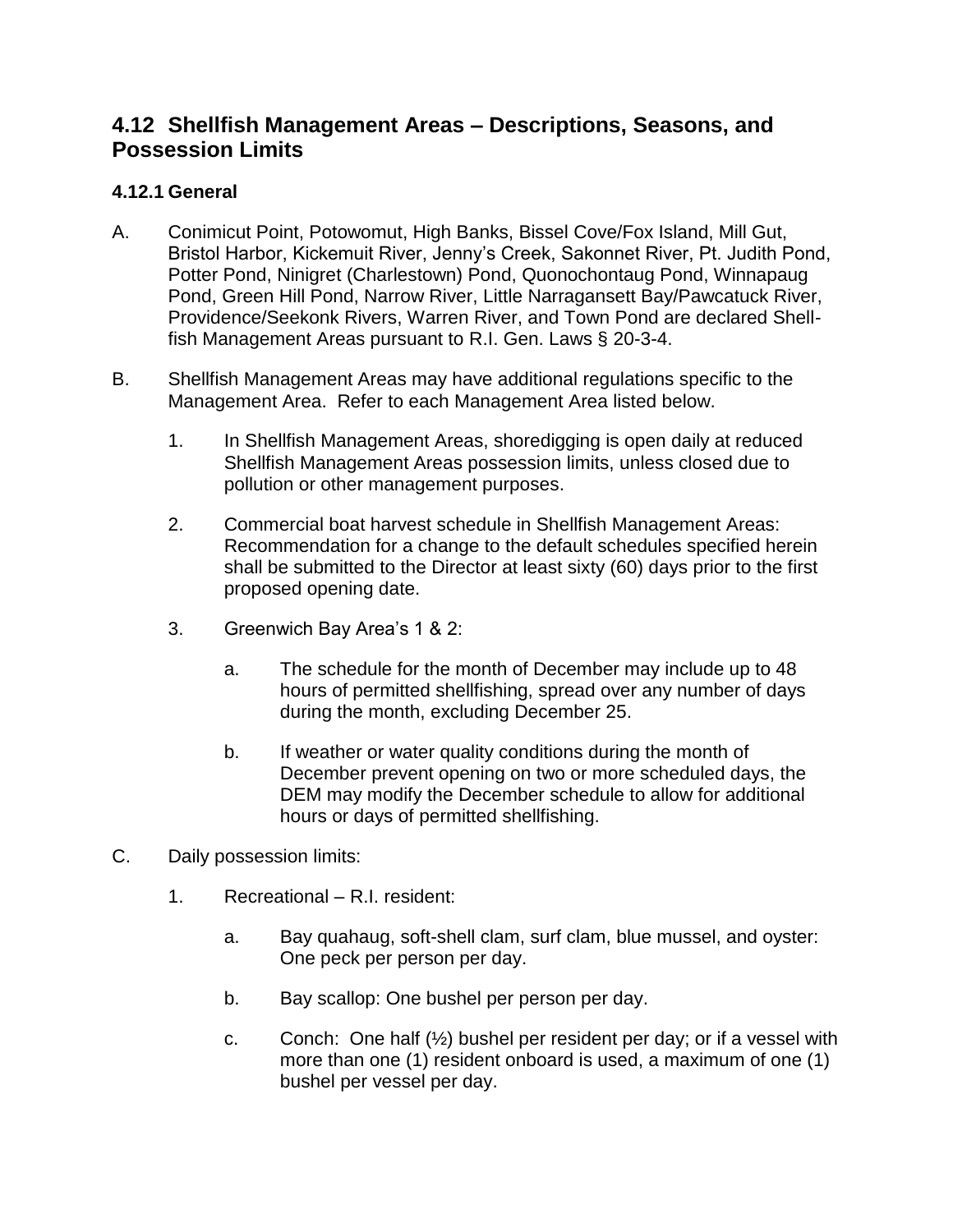- d. Conch pot limit: Five (5) conch pots in the water at any one time.
- 2. Recreational licensed non-resident:
	- a. Bay quahaug, soft-shell clam, surf clam, blue mussel, and oyster: One half (½) peck per person per day.
	- b. Bay scallop: The harvest or possession of Bay scallops by nonresidents is prohibited.
	- c. Conch: The harvest or possession of Conch by non-residents is prohibited.
- 3. Commercial:
	- a. Bay quahaug, soft-shell clam, blue mussel, surf clam and oyster: Three bushels per person per calendar day; maximum of six (6) bushels per vessel per calendar day;
		- (1) A maximum of two (2) licensed shellfishers **persons** per vessel is allowed.
		- (2) Possession limit for shore-digging in Greenwich Bay Management Area sub-areas 1 and 2: The possession limit is three (3) bushels per person per day whenever GB subarea 1 is open to boat harvest, but one (1) peck per person per day whenever GB sub-area 1 is not open to boat harvest.
	- b. Bay scallop: Three (3) bushels per person per day; maximum of three (3) bushels per vessel per day.
	- c. Conch: Thirty five (35) bushels per vessel per day. Commercial conch pot limit: Maximum of three hundred (300) conch pots per licensee in the water at any one time.

#### <span id="page-11-0"></span>**4.12.2 Shellfish Management Areas**

- A. Greenwich Bay (GB): Described as the waters west of a line between the flagpole at the Warwick Country Club and the end of Sandy Point on the Potowomut Shore, in the town of East Greenwich and city of Warwick.
	- 1. GB sub-area 1: Described as the waters east of a line between the DEM range marker located at the end of Neptune Street in Chepiwanoxet to the DEM range maker located on Cedar Tree Point, and north of a line between the far northeastern section of Chepiwanoxet Point and the westernmost flagpole on Promenade Street, Old Buttonwoods.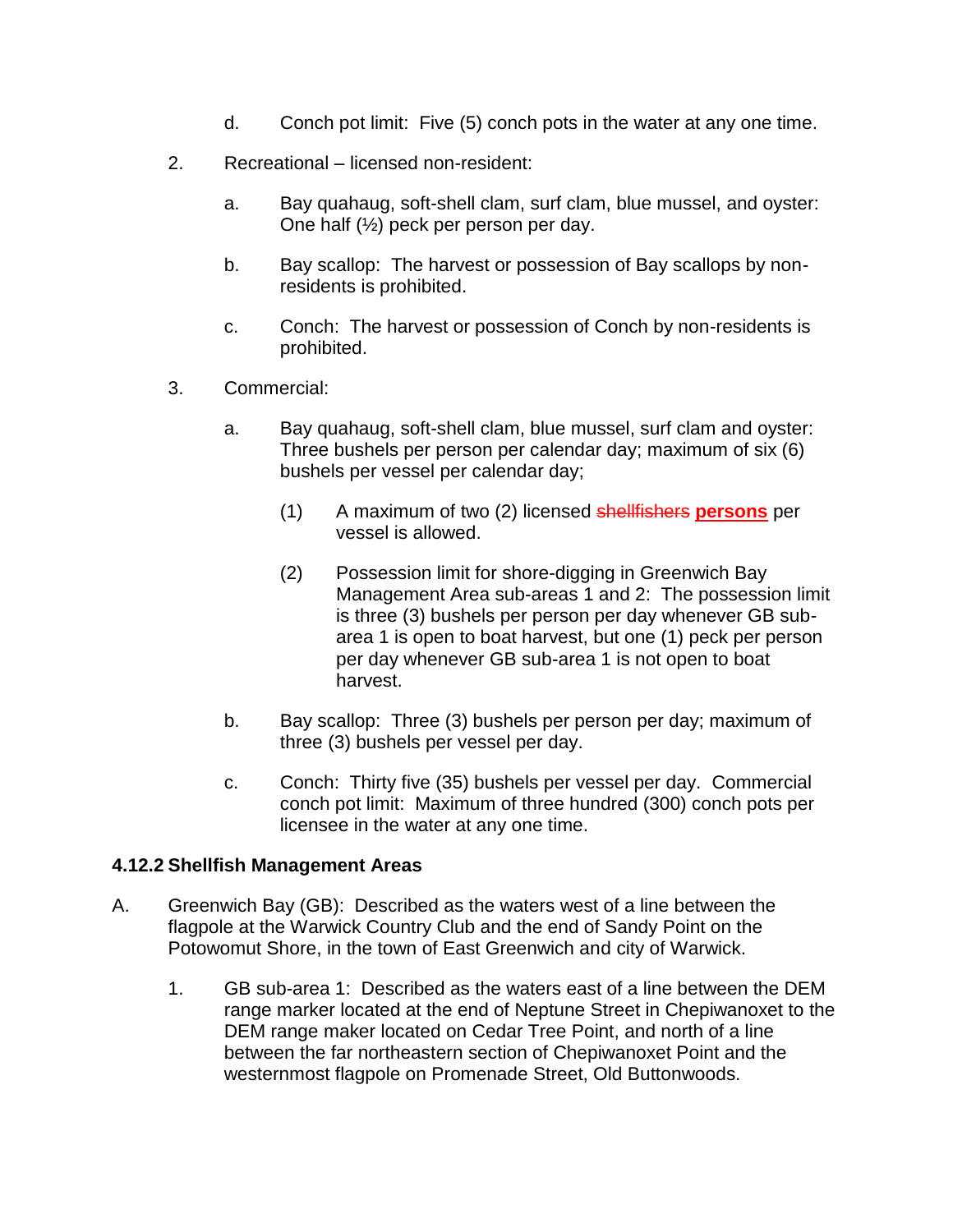- 2. GB sub-area 2: Described as the waters west of a line between Sally Rock Point and the westernmost flagpole on Promenade Street, Old Buttonwoods; and south of a line between the far northeastern section of Chepiwanoxet Point and the westernmost flagpole on Promenade Street, Old Buttonwoods.
- 3. Commercial boat harvest schedule for GB sub-areas 1 and 2:
	- a. January 4, 2016 through April 28, 2016: Open from 8:00A.M. to 12:00P.M. noon on Mondays, Wednesdays, and Fridays.
	- b. Default commercial boat harvest schedules for GB sub-areas 1 & 2: If no action is taken to establish specific harvest schedules annually, the following schedule shall be in effect by default:
	- c. Open 8:00A.M. to 12:00P.M. noon on Mondays, Wednesdays, and Fridays, beginning on the second Wednesday of December and continuing through the last Friday in April, excluding December 25 and January 1 annually.
- 4. GB Area 3: Described as the waters east of a line between Sally Rock Point and the westernmost flagpole on Promenade Street, Old Buttonwoods, and west of a line between the flagpole at the Warwick Country Club and the end of Sandy Point on the Potowomut Shore.
	- a. Commercial boat harvest schedule: Open daily.
- B. Conimicut Point: Described as the waters south of a line running from the pole (Latitude: 41° 43' 2.93" North, Longitude: 71° 21' 27.68" West) on Conimicut Point to the center of the Old Tower at Nayatt Point; and north of a line from the western most extension of Samuel Gorton Avenue in the city of Warwick, and the southernmost extension of Bay Road in the town of Barrington.
	- 1. **Harvest schedule: Open daily.**
	- **2.** The reduced Shellfish Management Area possession limit applies only to soft-shell clams.
- C. Potowomut: Described as the waters at the mouth of Greenwich Bay south of a line between the flagpole at the Warwick Country Club to the seaward end of Sandy Point and north of a line between and the seaward end of Pojac Point to buoy "G1" (Round Rock) to the Warwick Lighthouse, including all the waters of the Potowomut River seaward of the Forge Road Spillway, in the towns of East Greenwich and city of Warwick.
	- 1. Area A: Described as the waters west of a line between the seaward end of Sandy Point and buoy "G1" (Round Rock) and north of a line between the seaward end of Pojac Point to buoy "G1" (Round Rock).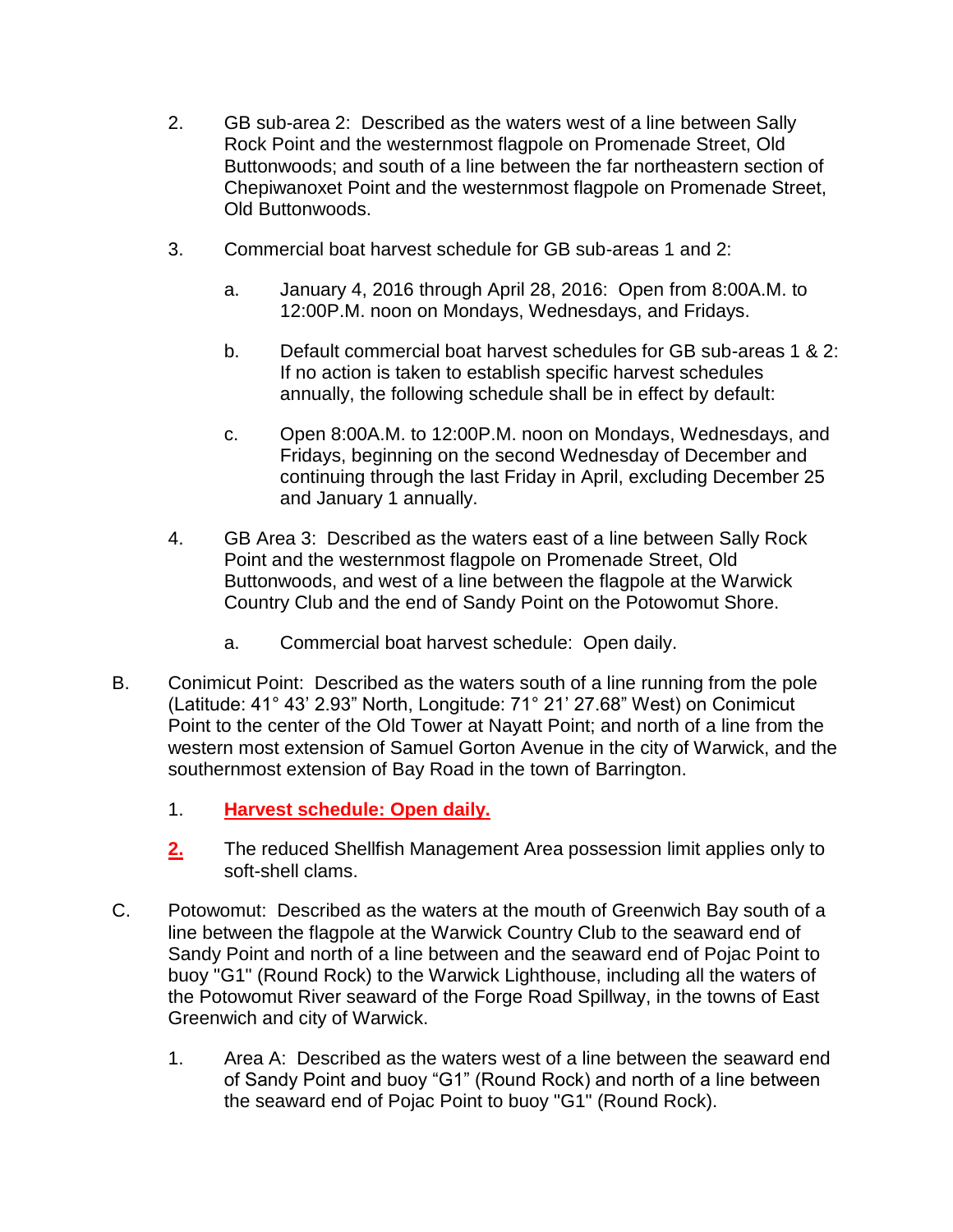- a. Harvest schedule: Open daily.
- 2. Area B: Described as the triangular area east of a line between the seaward end of Sandy Point and buoy "G1" (Round Rock) and west of a line between the flagpole at the Warwick Country Club and buoy "G1" (Round Rock) and south of a line between the flagpole at the Warwick Country Club to the seaward end of Sandy Point. Area "B" is closed to shellfishing until further notice.
	- a. Harvest schedule: Closed except for the harvest of bay scallops by dip-netting from a boat during the open season for bay scallops.
- 3. Area C: Described as the waters east of a line between the flagpole at the Warwick Country Club and buoy "G1" (Round Rock) and north of a line from buoy "G1" (Round Rock) to the Warwick Lighthouse.
	- a. Harvest schedule: Open daily.
- D. High Banks: Described as the waters of the upper west passage south of a line between the seaward end of Pojac Point to the Round Rock buoy "G1" and north of a line from the seaward end of the fence between the former Davisville Navy property and Pettee Street in the Mount View section of North Kingstown to "N6" buoy located mid-bay west of Prudence Island. The area is bounded on the east by a line projecting from the easternmost end of Pier 2 at Davisville to the Round Rock buoy "G1" and is bounded to the west by the shore, in the town of North Kingstown.
	- 1. Harvest schedule: Open daily
- E. Bissel Cove/Fox Island: Described as the waters of Bissel Cove in its entirety and adjacent waters of Narragansett Bay south of a line between Pole #275 at the corner of Waldron and Seaview Avenues and the southwestern most point of Fox Island (south of the cable area), west of a line from the southwestern most point of Fox Island to the northern most point of Rome point, in the town of North Kingstown.
	- 1. Commercial boat harvest schedule:
		- a. Beginning the 2nd Wednesday of December through April 30, 2016: Open daily for the harvest of bay quahaugs, soft-shell clams, and blue mussels.
		- b. May 1 through November 30 annually: Closed.
		- c. Default commercial boat harvest schedule: If a previously established boat harvest schedule expires, the following default schedule shall be in effect: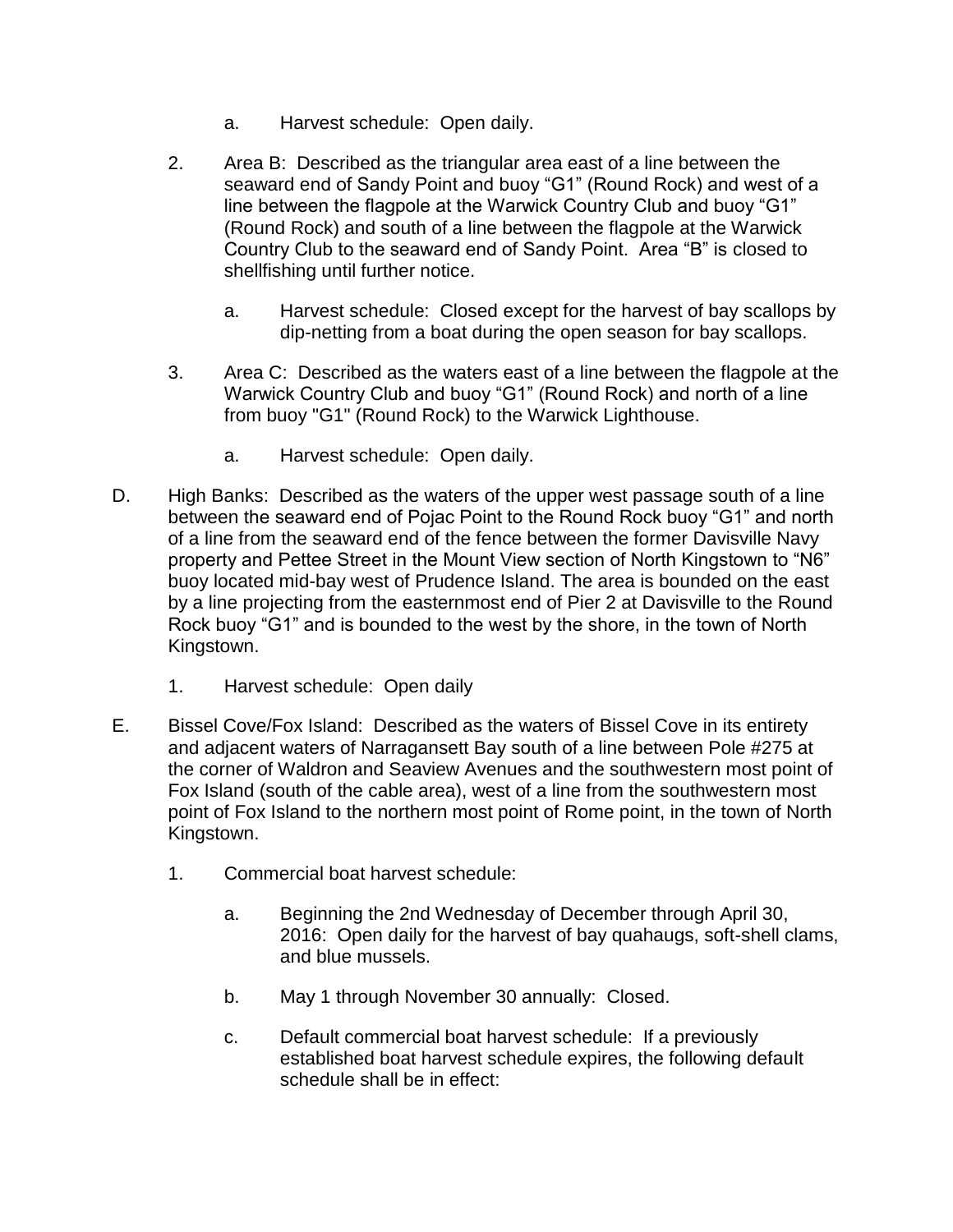- (1) Open 8:00 A.M. to 12:00 noon on Mondays, Wednesdays, and Fridays, beginning on the second Wednesday of December and continuing through the end of April annually. Harvest is prohibited on December 25 and January 1 annually.
- d. Oyster harvest moratorium: The harvest and possession of oysters in the Bissel Cove/Fox Island Shellfish Management Area is prohibited until November 15, 2020.
- F. Mill Gut: Described as the waters of Mill Gut, lying south of the northern-most bridge on Colt Drive, in the town of Bristol.
	- 1. Harvest schedule: Open for the harvesting of bay quahaugs, soft-shell clams, blue mussels, and oysters only between the second Wednesday in December and April 30 annually.
- G. Bristol Harbor: Described as the marine waters of Bristol Harbor and its tributaries located south of a line extending between CRMC permitted dock #419 located at 163 Poppasquash Road in the town of Bristol to and the northwest corner of the Rockwell Pier municipal parking lot in the town of Bristol; and north of a line beginning extending from the north side of CRMC Permitted Dock #1601 where it meets the shoreline, located at 363 Poppasquash Road in the town of Bristol and the northwest corner of the U.S. Coast Guard station pier in the town of Bristol.
	- 1. Commercial boat harvest schedule:
		- a. December 2015: Closed.
		- b. Beginning January 11, 2016: Open 8:00A.M. to 12:00P.M. noon on Mondays, Wednesdays, and Fridays.
		- c. February 1 through April 30, 2016: Open daily.
		- d. May 1 through November 30 annually: Closed.
		- e. Default commercial boat harvest schedule: If a previously established boat harvest schedule expires, the following default schedule shall be in effect:
			- (1) Open 8:00A.M. to 12:00P.M. noon on Mondays, Wednesdays, and Fridays, beginning on the second Wednesday of December and continuing through the end of April. Harvest is prohibited on December 25 and January 1 annually.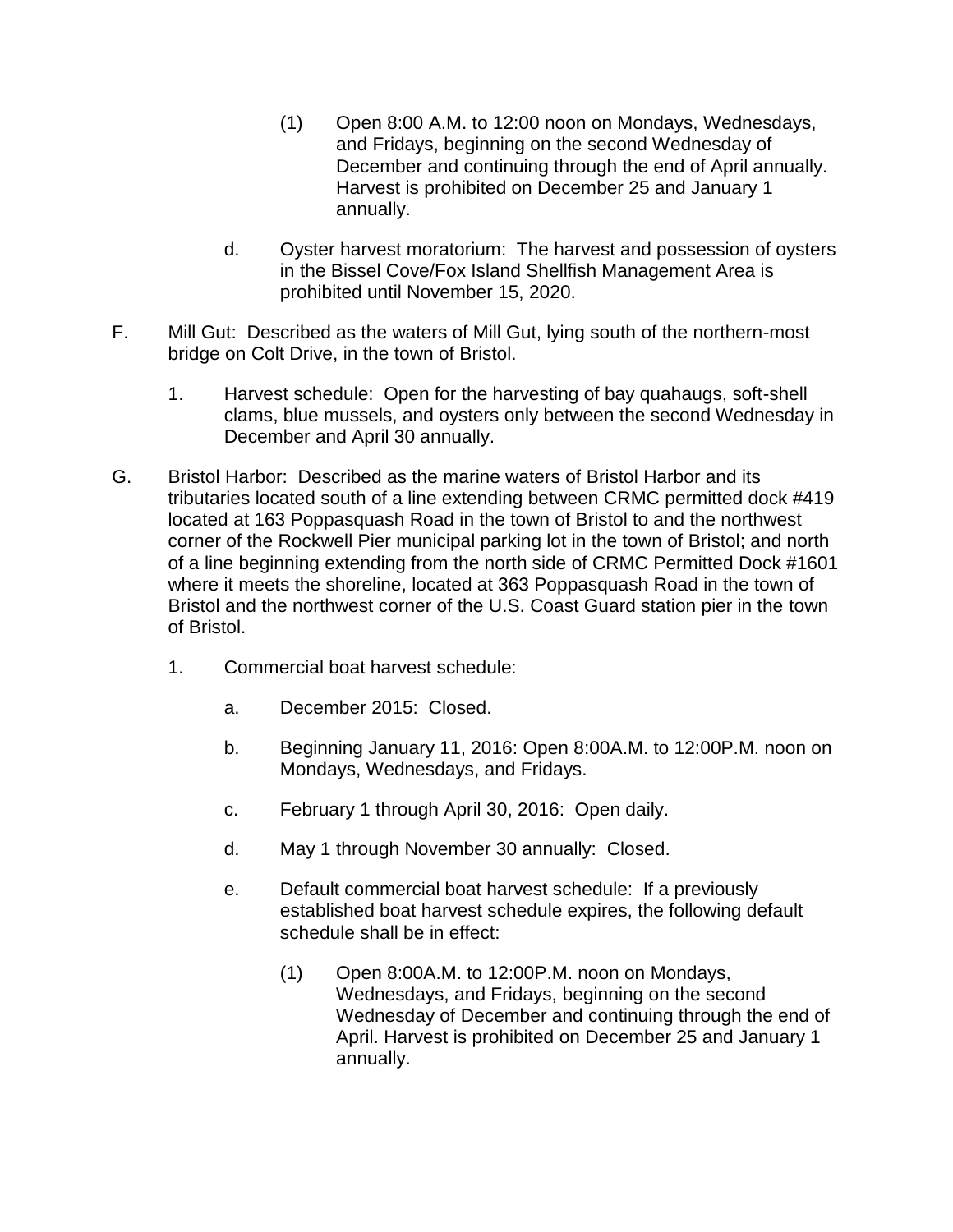H. Kickemuit River: Described as the waters of the Kickemuit River north of a line connecting nun buoy 6 and can buoy 1 at Bristol Narrows.

#### **1. Harvest schedule: Open daily.**

- I. Jenny's Creek: Described as the waters of Prudence Island including Jenny's Creek north of the inlet at Pine Hill Cove.
	- 1. Harvest schedule: Closed except for the harvest of bay scallops by dipnetting from a boat during the open season for bay scallops.
- J. Sakonnet River: Described as the waters north of a line from Sachuest Point to Sakonnet Light. The northern boundary is an east/west line across the Sakonnet River lying one quarter (1/4) mile south of the pipeline found just south of Black Point, so-called; the western boundary is a north/south line running from Flint Point to Taggert's Ferry, so-called, in the town of Middletown.
	- 1. The possession limit for surf clams is two hundred (200) bushels/vessel/day.
	- 2. A bycatch of one (1) bushel of bay quahaugs for each ten (10) bushels of surf clams, not to exceed twelve (12) bushels of bay quahaugs, is allowed per vessel.
- K. Point Judith Pond: Described as the waters of Point Judith Pond, including East Pond, in their entireties, in the towns of South Kingstown and Narragansett.

**1. Harvest schedule: Open daily.**

L. Potter Pond: Described as the waters of Potter Pond in its entirety, west of the bridge at Succotash Road, in the town of South Kingstown.

**1. Harvest schedule: Open daily.**

- 1**2**. Closed area: The harvest and possession of shellfish is prohibited, except for the harvest of bay scallops by dip-net from a boat during the open season for bay scallops, in the following area: The area within Sycamore Cove defined as north of a line running easterly from a special DEM marker located at N 41 degrees 23 minutes 2.0 seconds, W 71 degrees 32 minutes 13.0 seconds; to a second special DEM marker located at N 41 degrees 23 minutes 1.0 second, W 71 degrees 31 minutes 59.5 seconds; and bound by the northern pond shoreline between the special DEM markers.
- M. Ninigret (Charlestown) Pond: Described as the waters of Ninigret Pond in its entirety, in the town of Charlestown.
	- **1. Harvest schedule: Open daily.**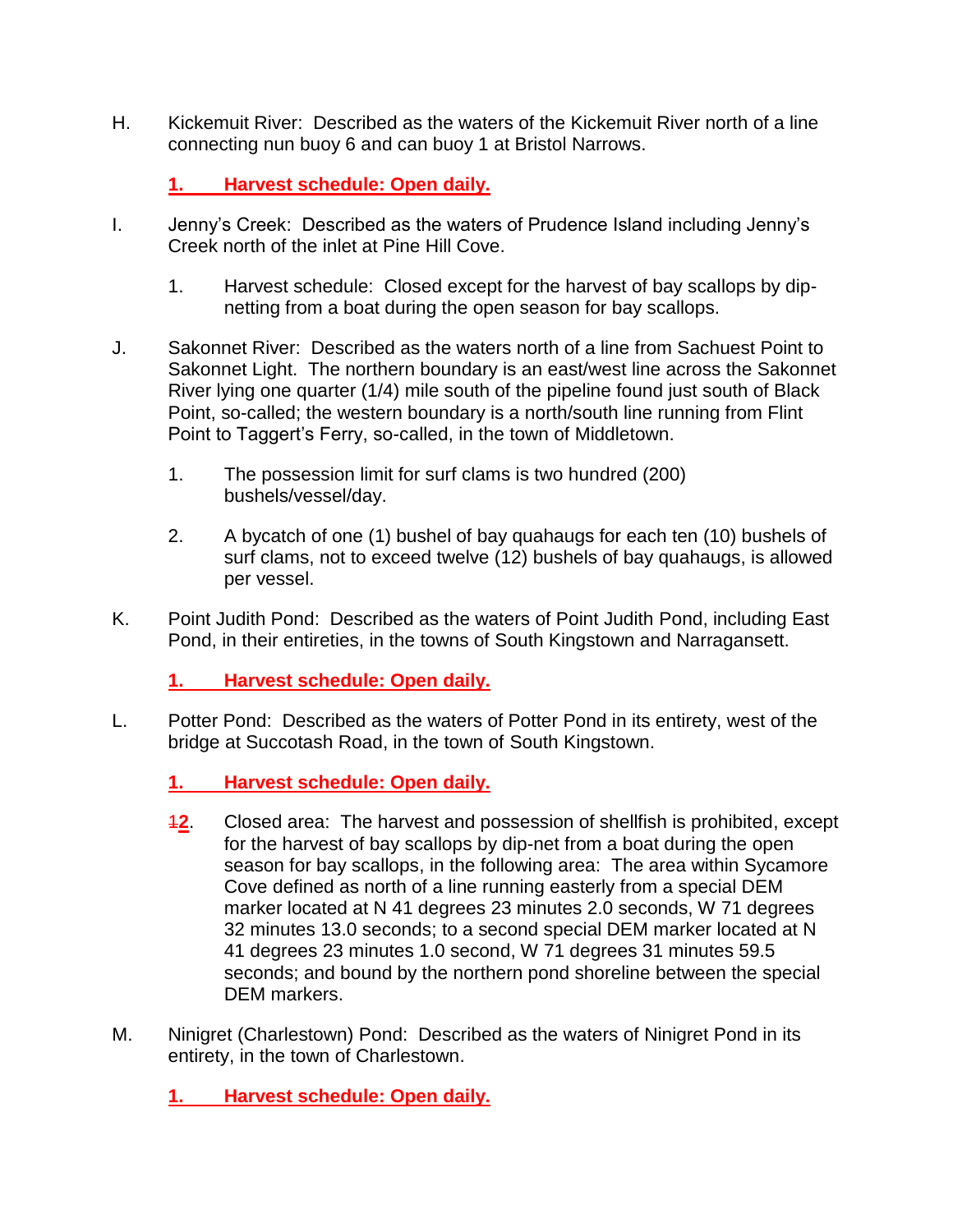- 1**2**. Western Closed area: The harvest and possession of shellfish is prohibited, except for the harvest of bay scallops by dip-net from a boat during the open season for bay scallops, in the following area: The waters within an area formed by the following points: from ("A" N 41 degrees 20 minutes 41.7 seconds W 71 degrees 41 minutes 24.3 seconds, the northeast corner of the Ninigret Conservation Area parking lot) following the shoreline to ("B" N 41 degrees 20 minutes 49.6 seconds W 71 degrees 41 minutes 4.6 seconds, a DEM sign approximately 500 meters eastward of "A"); from "B" northward to ("C" N 41 degrees 21 minutes 31.0 seconds W 71 degrees 41 minutes 22.2 seconds, the Lavin's Landing Marina launching ramp); from "C" following the shoreline to ("D" N 41 degrees 21 minutes 10.1 seconds W 71 degrees 41 minutes 40.9 seconds, a DEM sign on the westernmost end of Reeds Point); from "D" southward to "A".
- 2**3**. Foster Cove Northern Closed Area: The harvest and possession of shellfish is prohibited in the following area: The waters within an area formed by the following points: from ("A" N 41 degrees 21 minutes 58.7 seconds, W 71 degrees 40 minutes 33.8 seconds [41°21'58.7"N, 71°40'33.8"W]) to a point 125 feet south-southeast ("B" N 41 degrees 21 minutes 57.5 seconds, W 71 degrees 40 minutes 34.4 seconds [41°21'57.5"N, 71°40'34.4"W]), to a point xxx feet east-southeast ("C" N 41 degrees 21 minutes 56.5 seconds, W 71 degrees 40 minutes 31.1 seconds [41°21'56.5"N, 71°40'31.1"W]), to a point 125 north-northeast ("D" N 41 degrees 21 minutes 57.8 seconds, W 71 degrees 40 minutes 30.5 seconds[41°21'57.8"N, 71°40'30.5"W], from "D" westward to "A".
	- a. This **These** area**s** shall remain closed until January 1, 2020, unless extended by the Director after RIMFC review.
- 3**4**. Foster Cove Eastern Closed Area: The harvest and possession of shellfish is prohibited in the following area: The waters within 75 feet of shore beginning at a point ("A" N 41 degrees 21 minutes 49.3 seconds, W 71 degrees 40 minutes 24.8 seconds [41°21'49.3"N 71°40'24.8"W]) continuing along the shore to a point northwest ("B" N 41 degrees 21 minutes 52.4 seconds, W 71 degrees 40 minutes 31.0 seconds [41°21'52.4"N 71°40'31.0"W]), continuing along the shore to a point eastsoutheast ("C" N 41 degrees 21 minutes 51.6 seconds, W 71 degrees 40 minutes 23.6 seconds [41°21'51.6"N 71°40'23.6"W]).
	- a. This area shall remain closed until January 1, 2020, unless extended by the Director after RIMFC review.
- N. Quonochontaug Pond: Described as the waters of Quonochontaug Pond in its entirety, in the towns of Charlestown and Westerly.

**1. Harvest schedule: Open daily.**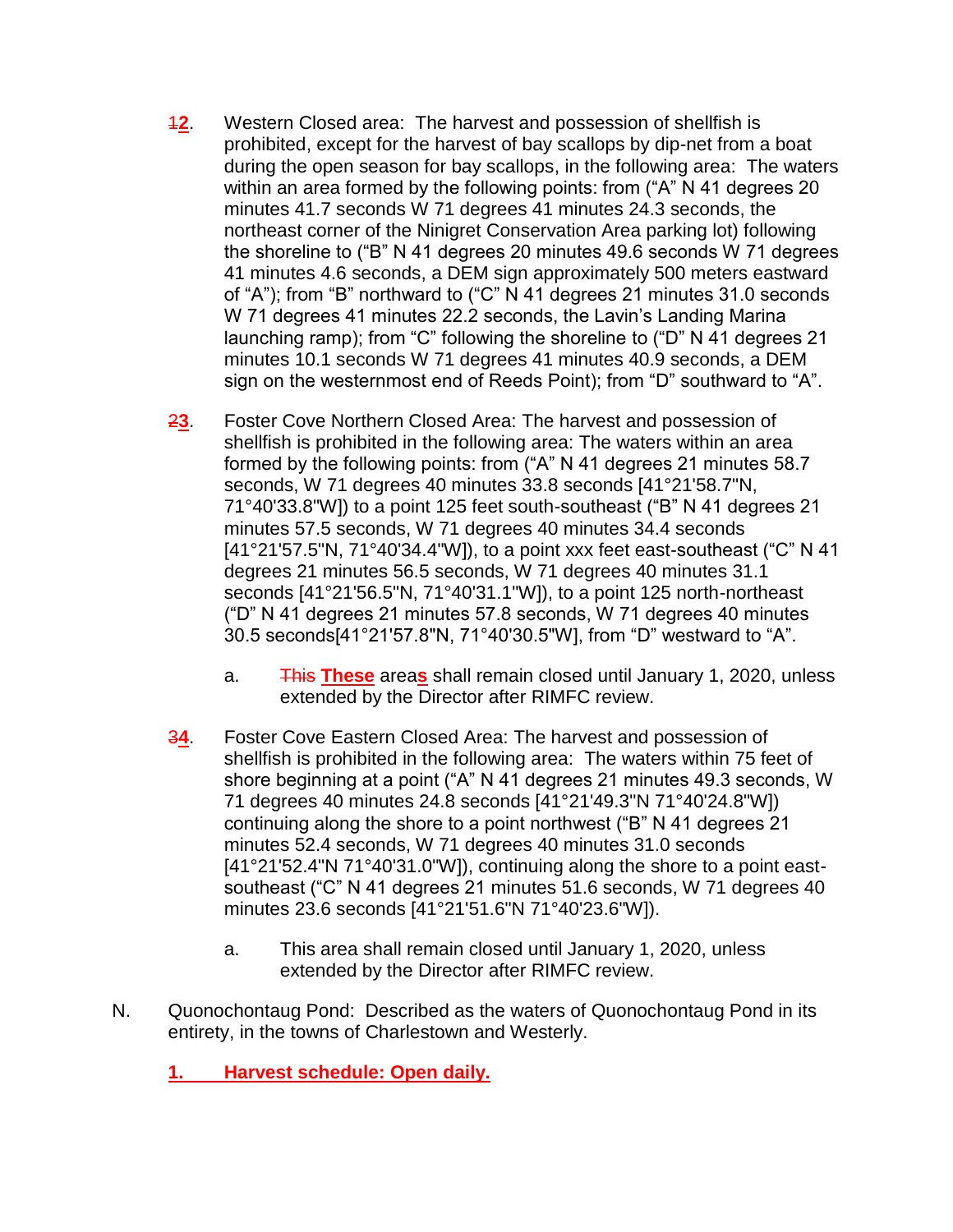- 1**2**. Closed areas:
	- a. Western closed area: The harvest and possession of shellfish is prohibited in the following area: Described as the waters south of a line running easterly from the special DEM marker at the end of Quahaug Point (N 41 degrees 20 minutes 0.0 seconds, W 71 degrees 44 minutes 39.5 seconds), to a second special DEM marker at the northern end of Nope's Island (N 41 degrees 20 minutes 5.0 seconds, W 71 degrees 44 minutes 1.0 second). The area will be bordered on the west by a line running south from Quahaug Point to a special DEM marker located on the barrier beach shoreline (N 41 degrees 19 minutes 50.0 seconds, W 71 degrees 44 minutes 40.0 seconds). The southern boundary will be the shoreline between the barrier beach special DEM marker and Nope's Island special DEM marker.
	- b. Eastern closed area: The harvest and possession of shellfish is prohibited, except for the harvest of bay scallops by dip-net from a boat during the open season for bay scallops, in the following area: Described as the waters east of a line running southerly from the special DEM marker located at N 41 degrees 21 minutes 1.1 seconds W 71 degrees 42 minutes 33.4 seconds, to a second special DEM marker located at N 41 degrees 20 minutes 41.0 seconds W 71 degrees 42 minutes 44.1 seconds; and bound by the eastern pond shoreline between the special DEM markers.
- 2**3**. The harvest and possession of oysters in Quonochontaug Pond is prohibited until September 15, 2021.
- O. Winnapaug Pond: Described as the waters of Winnapaug Pond in its entirety, in the town of Westerly.
	- **1. Harvest schedule: Open daily.**
	- 1**2**. Closed Area: The harvest and possession of shellfish is prohibited, except for the harvest of bay scallops by dip-net from a boat during the open season for bay scallops, in the following area: Described as the waters north of a line running easterly from a special DEM marker at Big Rock Point (N 41 degrees 19 minutes 49.0 seconds, W 71 degrees 47 minutes 57.0 seconds), to the special DEM marker at the southern end of Larkin's Island (N 41 degrees 19 minutes 55.0 seconds, W 71 degrees 47 minutes 5.0 seconds). The area will be bordered on the east by a line running northwesterly the Larkin's Island special marker to a special DEM marker adjacent to the end of Bayside Avenue (N 41 degrees 19 minutes 58.0 seconds, W 71 degrees 47 minutes 9.0 seconds). The northern boundary is the shoreline between the Bayside Ave special DEM marker and the Big Rock Point special DEM marker.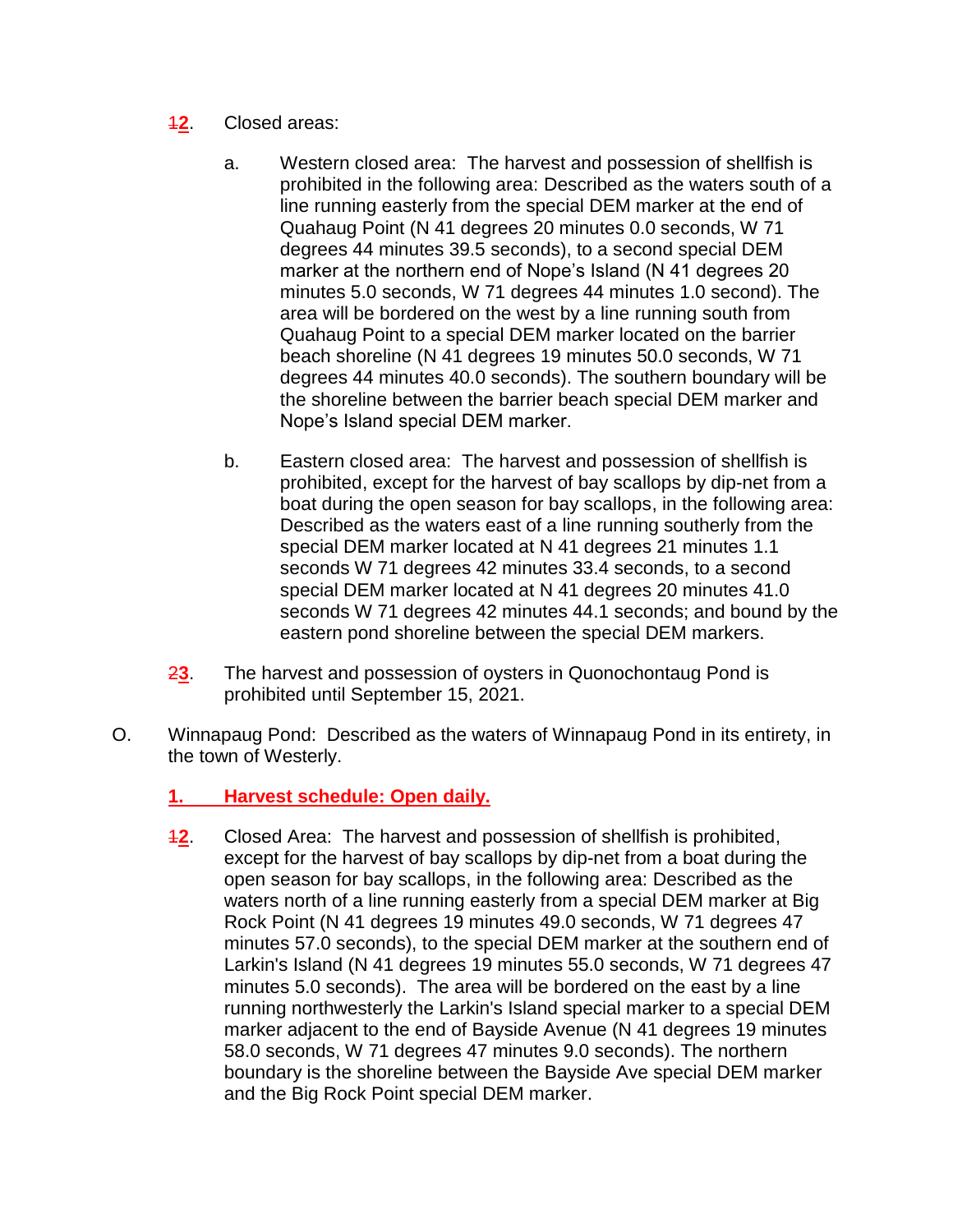- P. Green Hill Pond: Described as the marine waters of Green Hill Pond and its tributaries in its entirety, in the towns of South Kingstown and Charlestown.
	- 1. Harvest schedule: Closed except for the harvest of bay scallops by dipnetting from a boat during the open season for bay scallops.
- Q. Narrow River: Described as the marine waters of the Narrow River in its entirety, in the towns of Narragansett, South Kingstown, and North Kingstown.
	- 1. Harvest schedule: Closed except for the harvest of bay scallops by dipnetting from a boat during the open season for bay scallops.
- R. Little Narragansett Bay and Pawcatuck River: Described as the marine waters of Little Narragansett Bay and Pawcatuck River within the State of Rhode Island which are northeast of a line from the DEM range marker on a pole (Latitude 41.3217 ° N, Longitude 71.8787 ° W) near the southeastern extremity of Sandy Point to a DEM range marker on a pole (Latitude 41.3103 º, Longitude 71.8775 º W) on the northern shoreline of Napatree Point, including all waters of the "Kitchen" so called, and those waters northeast of the southwest shoreline of Sandy Point to the state line. Harvesters should refer to the above latitudes and longitudes for the closure line if the range markers and or poles are no longer present.
	- 1. Harvest schedule: Closed except for the harvest of bay scallops by dipnetting from a boat during the open season for bay scallops.
- S. Providence and Seekonk Rivers: Described as the marine waters of the Providence River and Seekonk River and their tributaries located north of a line extending from the flagpole (Latitude: 41° 43' 2.93" North, Longitude: 71° 21' 27.68" West) located at Conimicut Point in the city of Warwick and the center of the Old Tower at Nayatt Point; and southerly and seaward of the Hurricane barrier in the city of Providence; and southerly and seaward of the Main Street Dam in the city of Pawtucket.
	- 1. Harvest schedule: Closed except for the harvest of bay scallops by dipnetting from a boat during the open season for bay scallops.
- T. Warren River Shellfish Management Area: Described as the marine waters of the Warren River and its tributaries located north and east of a line extending from the flagpole at 178 Adams Point Road on Adams Point in Barrington to the DEM range marker at Jacobs Point; and southerly and downstream of the Main street/Route 114 bridge at its intersection with the Barrington River in the town of Barrington; and southerly and downstream of the Main street/Route 114 bridge at its intersection with the Palmer River in towns of Bristol and Warren.

1. Harvest schedule: Closed except for the harvest of bay scallops by dipnetting from a boat during the open season for bay scallops.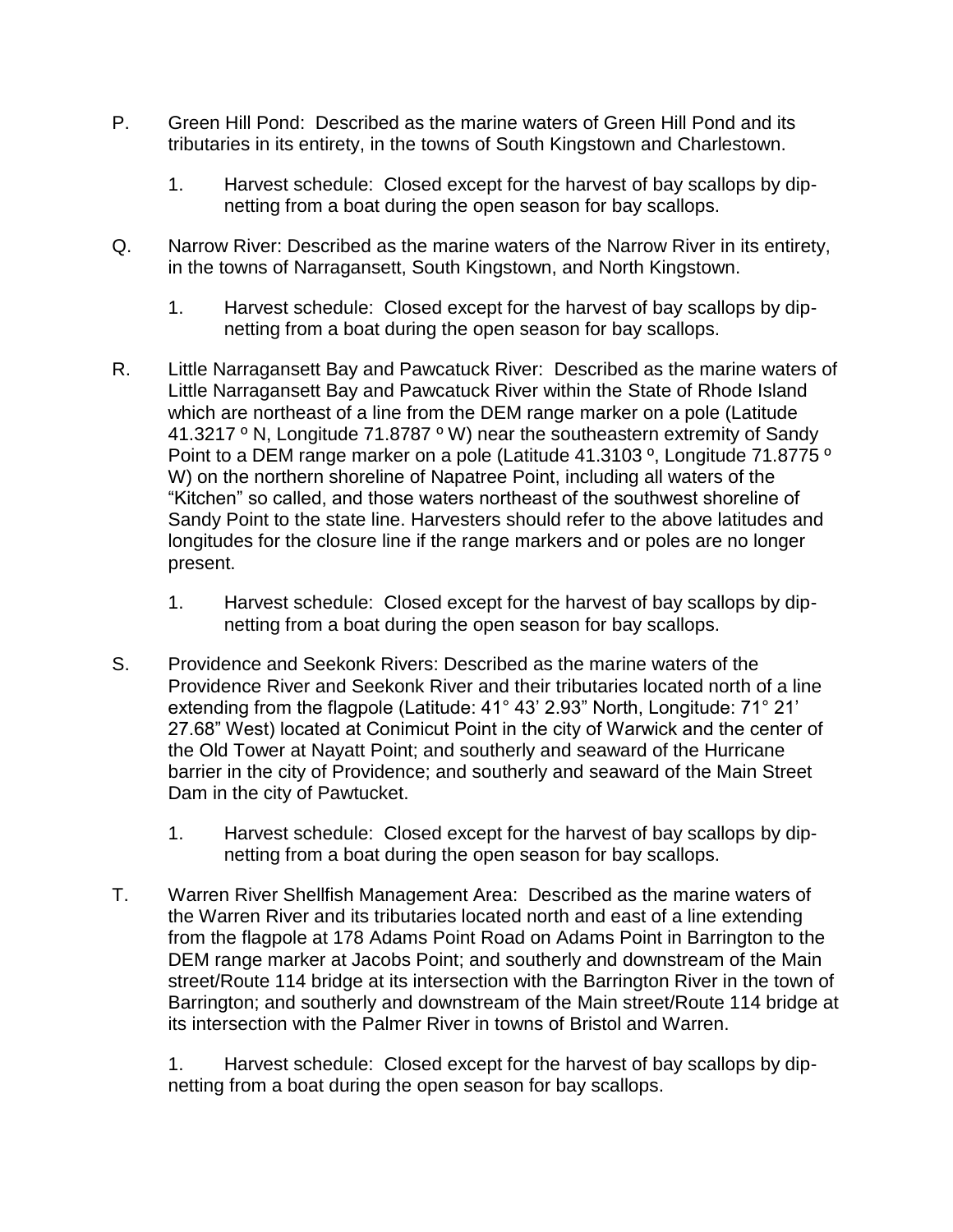- U. Town Pond: Described as the marine waters of Founders Brook and Town Pond in their entirety, in the town Portsmouth.
	- 1. Harvest schedule: Closed except for the harvest of bay scallops by dipnetting from a boat during the open season for bay scallops.

# **Hearing Item 2.**

# **Proposed Jacobs Point Shellfish Management Area (section 4.12.2(V))**

**V. Jacobs Point Shellfish Management Area: Described as the marine waters of the Warren River south of a line extending from the DEM range marker on the shore north of Jacobs Point, located at 71°17'12.104"W, 41°42'51.541"N, to nun buoy 12; and east of a line extending from nun buoy 12 to the DEM range marker on the shore south of Jacobs Point, located at 71°17'28.61"W, 41°42'36.91"N.**

**1. Harvest schedule: Open daily.**

**2. The reduced Shellfish Management Area possession limit applies only to oysters. The commercial possession limit for oysters is one (1) peck per person per day.**

# <span id="page-19-0"></span>**4.13 Wet Storage of Shellfish**

No person shall engage in wet storage of molluscan shellfish without first obtaining a dealer's license from DOH and DEM.

# <span id="page-19-1"></span>**4.14 Commercial Handling of Shellfish**

- A. Commercial shellfishermen shall conduct all activities and operations involving or relating to the possession and handling of shell stock so as to prevent contamination, deterioration and decomposition of such shell stock.
- B. Containers used for storing shell stock must be clean.
- C. Boat decks and storage bins used in the harvest or transport of shell stock shall be kept clean with potable water or water from the growing area in approved classification or the open status of conditional areas.
- D. Commercial shellfishermen using a vessel to harvest and transport shell stock shall assure that said vessel is properly constructed, operated and maintained to prevent contamination, deterioration and decomposition of shell stock.
- E. Commercial shellfishermen using a vessel to harvest and transport shell stock shall prevent bilge water from coming into contact with shell stock.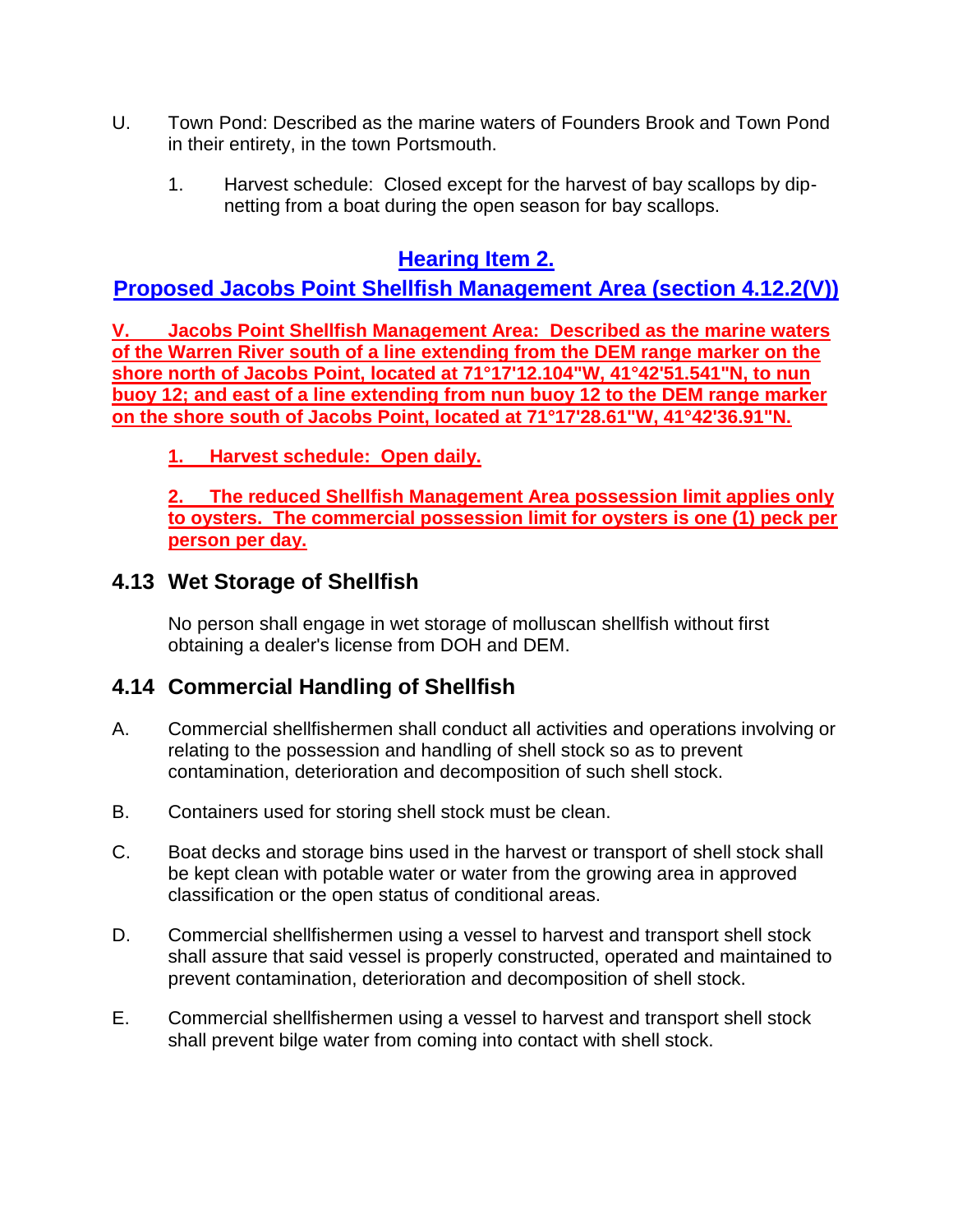- F. Commercial shellfishermen using a boat to harvest and transport shell stock shall provide such vessel with effective drainage to avoid contact between bilge water and shell stock.
- G. Commercial shellfishermen using a vessel to harvest and transport shell stock shall locate bilge pumps so that discharge shall not contaminate shell stock.
- H. Shell stock shall be washed reasonably free of bottom sediments as soon after harvesting as possible. The harvester shall be primarily responsible for washing shell stock. If shell stock washing is not feasible at the time of harvest, the dealer shall assume this responsibility. Water used for washing shall be from a potable water source, or growing area in the approved classification or open status of the conditionally approved classification.
- I. The discharge of human sewage from a vessel used in the harvesting of shell stock, or from vessels that buy shell stock, within waters of the state is prohibited.

# <span id="page-20-0"></span>**4.15 Commercial Tagging of Shellfish**

- A. Commercial shellfishermen must place any and all shellfish taken by them (except those shellfish returned to the waters of the harvest area) into containers, and must tag each and every container with a "harvester tag" conforming to the requirements of this **sub-**section, prior to shellfish being placed in the container.
- B. The harvester tag shall be durable, waterproof, and sanctioned by the R.I. Department of Health. The tag shall contain the following indelible, legible information in the order specified as follows: The harvester's identification number as assigned by DEM; the date of harvest; the harvest commencement time; the harvest location as identified on the R.I. Shellfish Harvest Area Tagging Map; the shellfish management area; the type (species) of shellfish; and the approximate quantity of shellfish. The harvest commencement time will indicate the time that the first shellfish that the harvester is currently in possession of was removed from the water and should be the same for all shellfish that the harvester is in possession of regardless of tagging area.
- C. Each tag shall also carry the following statement in bold capitalized type: "This tag is required to be attached until container is empty or it retagged and thereafter kept on file for 90 days". Commercial shellfishermen shall not place shell stock harvested from more than one growing area into the same container. When the harvester is also a dealer, the harvester has the option to tag the shell stock with a harvester tag or a dealer's tag meeting the requirements of the RIDOH regulations.
- D. Bulk tagging of shell stock will be permitted only with prior approval of the Director under the following criteria: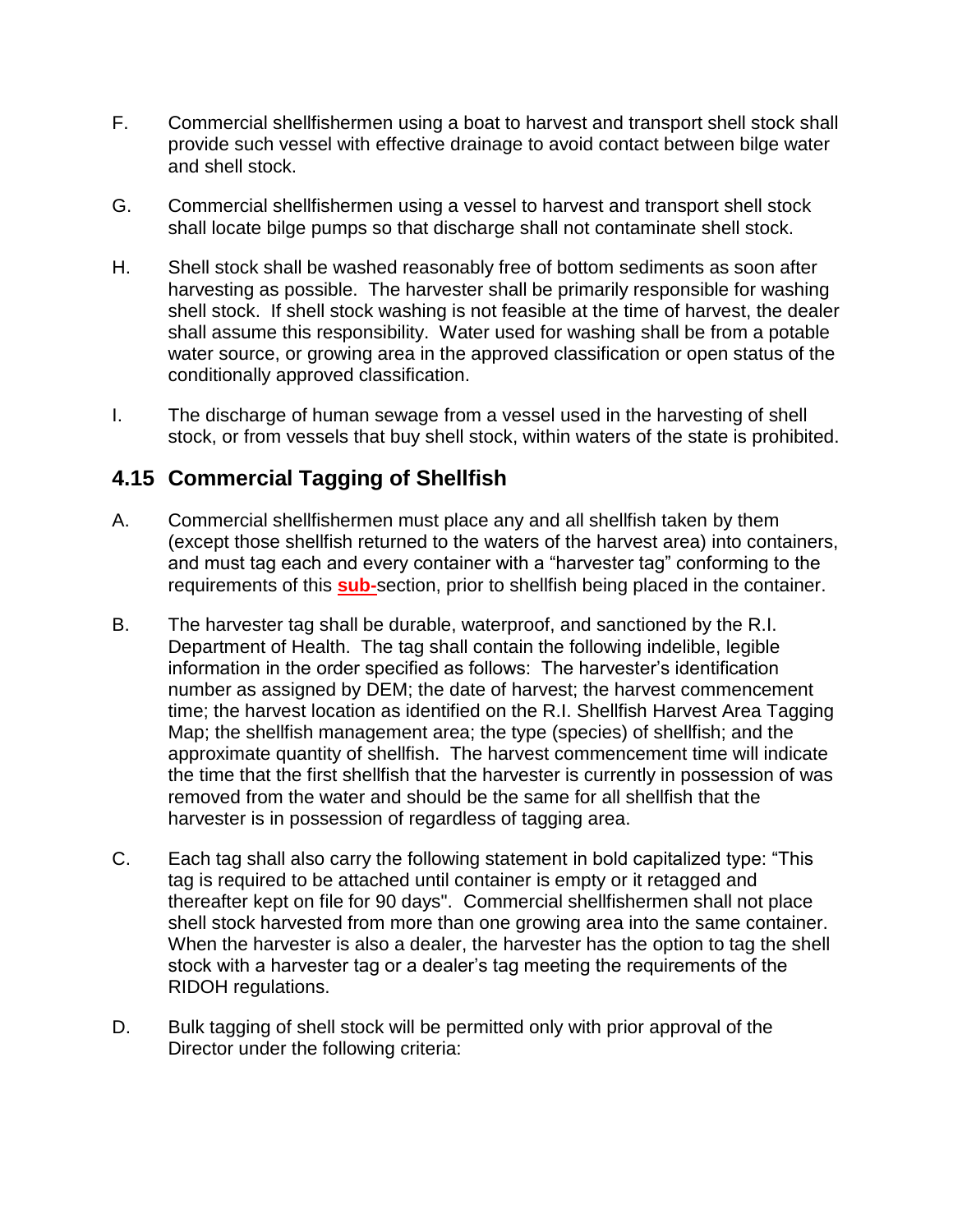- 1. When shell stock are harvested from one harvest area on a single day, multiple containers may be utilized on a wrapped pallet, in a tote, in a net brailer, or other container and the unit tagged with a single tag; and,
- 2. A statement that all shell stock containers in this lot have the same harvest data and area of harvest; and number of containers in the unit.

# <span id="page-21-0"></span>**4.16 Commercial Temperature Control of Shellfish**

- A. Commercial shellfishermen shall not allow shell stock to deteriorate or decompose from exposure to excessive temperature and shall deliver shell stock to a licensed dealer before such deterioration or decomposition occurs.
- B. Harvest of shellfish from sunrise November 1 through sunset March 31 annually: The maximum allowable time between the commencement of harvest of shell stock and delivery to a dealer shall be twenty hours. Possession of shell stock in excess of 20 hours is prohibited.
- C. Harvest of shellfish from sunrise April 1 through sunset October 31 annually: The maximum allowable time between the commencement of harvest of shell stock and delivery to a dealer shall be 10 hours. Possession of shell stock in excess of 10 hours is prohibited.
	- 1. The harvester shall provide shading to all shellfish intended for harvest aboard vessels and during land-based deliveries.
	- 2. Harvest of quahogs or oysters from within Designated Temperature Control Areas that exceed five hours to complete shall be placed in mechanical refrigeration or adequately iced in a storage container within five (5) hours of the commencement of harvest until the shellfish are transferred to a licensed dealer within 10 hours.
- D. Ocean quahaugs, surf clams, and whelks are exempt from temperature control requirements.

### <span id="page-21-1"></span>**4.17 Shellfish Transplant Regulations**

- A. The Director is authorized and directed, after requiring all necessary safeguards, to transfer shellfish from uncertified waters of the State to approved areas. The Director may make Rules and Regulations governing the re-harvest of those shellfish to the best economical benefit of the state after all necessary safeguards to insure their cleanliness (R.I. Gen. Laws § 20-6-26).
- B. Any person participating in the transplant program shall surrender his commercial license to the conservation officer or DFW employee afloat on the transplant bed or otherwise stationed to collect licenses. The license must be surrendered before the participant commences digging shellfish.